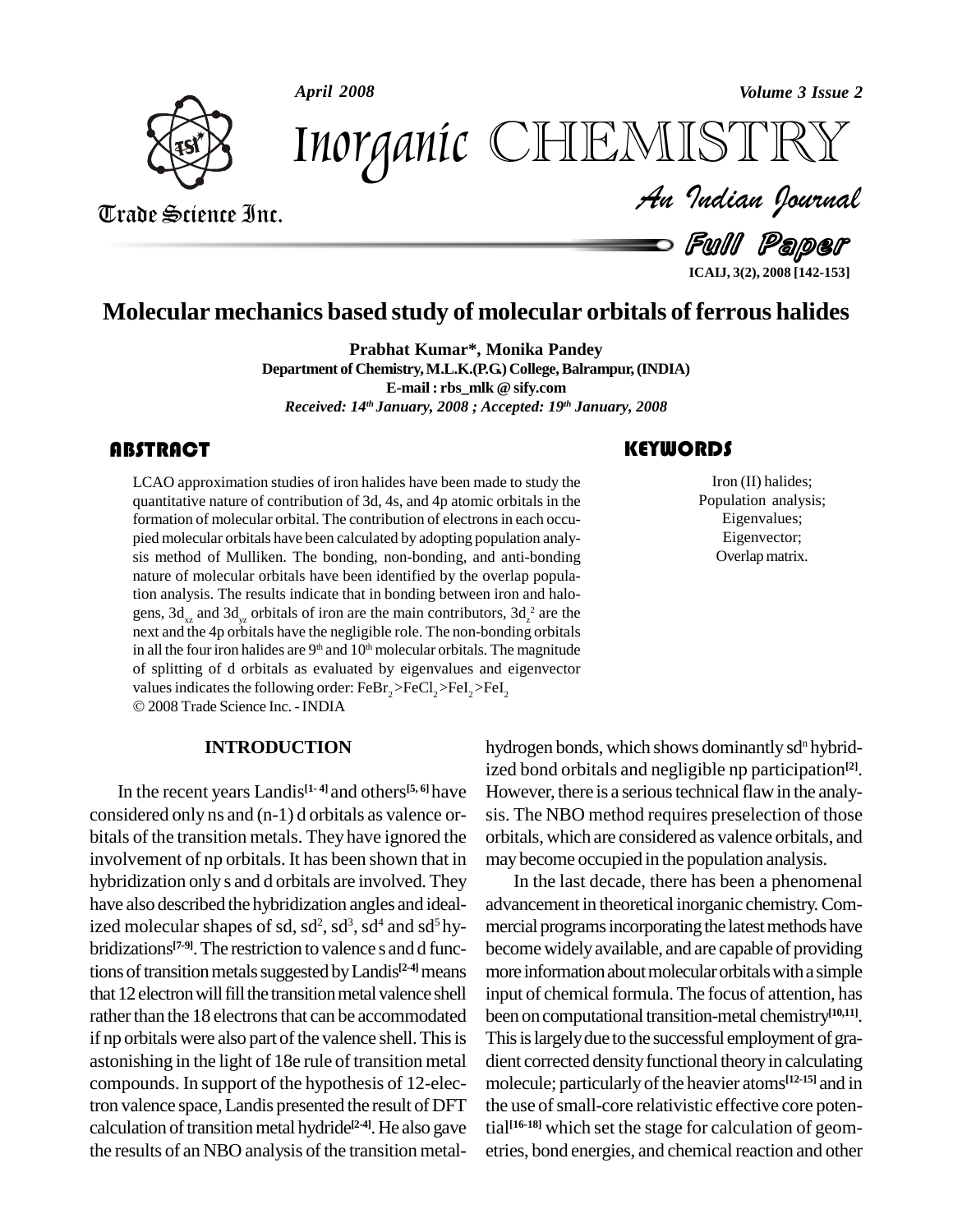# Full Paper

important properties of transition metal compounds with impressive accuracy **[15,19,20]**. Application of molecular mechanics to organometallic and transition metal compounds is growing<sup>[21]</sup>. Molecular orbital parameters such as eigenvectors, overlap matrix and eigenvalues are well calculated with this method. In this paper we present the calculations of eigenvalues, eigenvector, overlap matrix and population analysis of ferrous halides, in or-<br>der to study the extent of contribution of 3d, 4s and 4p orbitals in the formation of molecular orbitals. Such a

quantitative study will provide correct information about the involvement of 4p orbital of iron in bonding.

### **EXPERIMENTAL**

Techniques described in our earlier paper **[22]** have been adopted in this paper also.

### **RESULTSAND DISCUSSION**

|         |             |                                                                                                                                                                                                        |           |           |           |           |           |           |                                        |                    |        |           | Eigen vector values of molecular orbitals of ferrous fluoride |           |                  |           |           |           |           |
|---------|-------------|--------------------------------------------------------------------------------------------------------------------------------------------------------------------------------------------------------|-----------|-----------|-----------|-----------|-----------|-----------|----------------------------------------|--------------------|--------|-----------|---------------------------------------------------------------|-----------|------------------|-----------|-----------|-----------|-----------|
| Atom no | $tom(\chi)$ |                                                                                                                                                                                                        |           |           |           |           |           |           | Eigen vector values of atomic orbitals |                    |        |           |                                                               |           |                  |           |           |           |           |
|         | ∽           | AO.s                                                                                                                                                                                                   | MO-1      | $MO-2$    | $MO-3$    | $MO-4$    | $MO-5$    | $MO-6$    | $MO-7$                                 |                    |        |           | MO-8 MO-9 MO-10 MO-11 MO-12 MO-13 MO-14 MO-15                 |           |                  |           |           | MO-16     | $MO-17$   |
|         | $1$ Fe      | 4s                                                                                                                                                                                                     | 0.0260    | 0.0000    | 0.0812    | 0.0002    | 0.0237    | 0.0000    | 0.0000                                 | 0.0000             | 0.0000 | 0.0473    | 0.0000                                                        | 0.2271    | $-0.0005$        | $-0.7730$ | 0.0000    | $-0.6999$ | 0.0053    |
|         |             | 4px                                                                                                                                                                                                    | $-0.0017$ | $-0.0021$ | 0.0037    | $-0.0119$ | 0.0165    | 0.0000    | 0.0000                                 | $-0.0115$ 0.0000   |        | 0.0203    | 0.0000                                                        | 0.0377    | $-0.1156$ 0.5023 |           | 0.0004    | $-0.6695$ | 0.6653    |
|         |             | 4py                                                                                                                                                                                                    | $-0.0012$ | $-0.0028$ | $-0.0027$ | $-0.0159$ | $-0.0124$ | 0.0000    | 0.0000                                 | $-0.0155$ 0.0000   |        | $-0.0152$ | 0.0000                                                        | $-0.0281$ | $-0.1549$        | $-0.3736$ | $-0.0003$ | 0.5080    | 0.8838    |
|         |             | 4pz                                                                                                                                                                                                    | 0.0000    | 0.0000    | 0.0000    | 0.0000    | 0.0000    | 0.0001    | $-0.0209$                              | 0.0000 0.0128      |        | 0.0000    | 0.0001                                                        | 0.0000    | 0.0000           | 0.0003    | $-1.0063$ | $-0.0004$ | 0.0000    |
|         |             | $3dx^2$<br>0.2222<br>$-0.0042$<br>0.0268<br>$-0.0272$<br>$-0.1557$<br>0.0239<br>0.0000<br>0.0000<br>0.0134 0.0001<br>$-0.1741$<br>0.0004<br>0.9326<br>0.0312<br>0.2451<br>0.0000<br>0.0404<br>$v^2$    |           |           |           |           |           |           |                                        |                    |        |           |                                                               |           |                  |           |           |           |           |
|         |             | $3dz^2$<br>$-0.0181$<br>0.0000<br>$-0.0907$<br>0.0000<br>0.7890<br>0.0000<br>0.5832<br>$-0.0008$<br>$-0.0015$<br>$-0.0002$<br>$-0.0250$<br>0.0000<br>0.0000<br>$-0.0008$<br>0.1080<br>0.0000<br>0.1818 |           |           |           |           |           |           |                                        |                    |        |           |                                                               |           |                  |           |           |           |           |
|         |             | 0.0142<br>0.0928<br>0.0000<br>0.0000<br>0.0040<br>0.0001<br>$-0.7400$<br>$-0.1304$<br>0.0745<br>0.0080<br>$-0.0462$<br>$-0.0801$<br>$-0.0004$<br>0.5840<br>0.2793<br>$-0.1047$<br>0.0000<br>3dxy       |           |           |           |           |           |           |                                        |                    |        |           |                                                               |           |                  |           |           |           |           |
|         |             | 0.0000<br>0.0000<br>0.0000<br>0.0000<br>0.0623<br>-0.0506<br>$-0.7994$ $-0.0007$<br>$-0.5975$<br>0.0000<br>0.0000<br>0.0000<br>$-0.0001$<br>0.0002<br>$-0.0129$<br>$-0.0001$<br>0.0001<br>3dxz         |           |           |           |           |           |           |                                        |                    |        |           |                                                               |           |                  |           |           |           |           |
|         |             | 0.0000<br>0.0000<br>0.0831<br>0.0381<br>0.0005<br>$-0.7980$<br>0.0001<br>0.0001<br>0.0000<br>$-0.0001$<br>0.0000<br>0.0000<br>0.5986<br>0.0004<br>0.0000<br>0.0095<br>0.0001<br>3dyz                   |           |           |           |           |           |           |                                        |                    |        |           |                                                               |           |                  |           |           |           |           |
|         | 2 F         | 0.7009<br>2s<br>$-0.0319$<br>0.0229<br>0.0070<br>$-0.3091$<br>0.7045<br>$-0.0056$<br>0.0000<br>0.0000<br>0.0350<br>0.0000<br>0.0000<br>0.0308<br>$-0.0579$<br>0.0816<br>0.2907<br>0.0000               |           |           |           |           |           |           |                                        |                    |        |           |                                                               |           |                  |           |           |           |           |
|         |             | 2px                                                                                                                                                                                                    | 0.0034    | 0.0007    | $-0.6708$ | 0.5459    | 0.1079    | $-0.0002$ | 0.0002                                 | 0.4165             | 0.0000 | 0.0062    | 0.0000                                                        | $-0.1236$ | 0.1107           | $-0.1217$ | 0.0000    | $-0.2193$ | 0.2567    |
|         |             | 2py                                                                                                                                                                                                    | 0.0006    | 0.0011    | $-0.1044$ | 0.4039    | $-0.6900$ | 0.0002    | 0.0002                                 | $-0.5679$          | 0.0000 | $-0.0775$ | 0.0000                                                        | 0.0554    | 0.1233           | 0.0174    | 0.0000    | $-0.1499$ | 0.6110    |
|         |             | 2pz                                                                                                                                                                                                    | 0.0000    | 0.0000    | $-0.0002$ | 0.0001    | 0.0002    | 0.7011    | $-0.6992$                              | 0.0003             | 0.0718 | 0.0000    | 0.1210                                                        | $-0.0001$ | 0.0000           | 0.0000    | 0.0969    | 0.0000    | 0.0001    |
|         | 3 F         | 2s                                                                                                                                                                                                     | 0.6992    | $-0.7062$ | $-0.0317$ | $-0.0230$ | $-0.5700$ | 0.0000    | 0.0000                                 | $-0.0035$ 0.0000   |        | 0.0071    | 0.0000                                                        | 0.0309    | 0.0579           | 0.0817    | 0.0000    | 0.0000    | 0.3043    |
|         |             | 2px                                                                                                                                                                                                    | 0.0004    | 0.0008    | $-0.0929$ | 0.2289    | 0.6905    | 0.0002    | 0.0002                                 | $-0.6655$ 0.0000   |        | 0.0759    | 0.0000                                                        | $-0.0881$ | 0.0863           | $-0.0515$ | 0.0000    | 0.0805    | $-0.1600$ |
|         |             | 2py                                                                                                                                                                                                    | $-0.0034$ | 0.0010    | 0.6685    | 0.6427    | 0.0961    | $-0.0002$ | $-0.0002$                              | 0.2367             | 0.0000 | 0.0164    | 0.0000                                                        | 0.1027    | 0.1412           | 0.1117    | 0.0000    | 0.2563    | 0.2596    |
|         |             | 2pz                                                                                                                                                                                                    | 0.0000    | 0.0000    | $-0.0002$ | 0.0001    | 0.0002    | $-0.6956$ | $-0.7048$                              | $-0.0003$ $0.0722$ |        | 0.0000    | $-0.1203$                                                     | $-0.0001$ | 0.0000           | 0.0000    | 0.0967    | 0.0000    | $-0.0001$ |
|         |             |                                                                                                                                                                                                        |           |           |           |           |           |           |                                        | TABLE 1(b)         |        |           |                                                               |           |                  |           |           |           |           |

**TABLE 1(a)**

|                                 |                 |      |                        |           |                    |                     |           |                                        |                             |           |           | Eigen vector values of molecular orbitals of ferrous chloride |        |                    |                                                                      |                                      |        |                                       |           |
|---------------------------------|-----------------|------|------------------------|-----------|--------------------|---------------------|-----------|----------------------------------------|-----------------------------|-----------|-----------|---------------------------------------------------------------|--------|--------------------|----------------------------------------------------------------------|--------------------------------------|--------|---------------------------------------|-----------|
|                                 |                 |      |                        |           |                    |                     |           |                                        |                             |           |           | Eigen vector values OF coefficients of atomic                 |        |                    |                                                                      |                                      |        |                                       |           |
| Atom no.<br>Atom $(\pmb{\chi})$ | AO.s            |      |                        |           |                    |                     |           |                                        |                             |           | orbital   |                                                               |        |                    |                                                                      |                                      |        |                                       |           |
|                                 |                 |      | $MO-1$                 | $MO-2$    | $MO-3$             | $MO-4$              | $MO-5$    |                                        | MO-6 MO-7 MO-8              |           | $MO-9$    | MO-10 MO-11 MO-12 MO-13 MO-14 MO-15 MO-16 MO-17               |        |                    |                                                                      |                                      |        |                                       |           |
| 1 Fe                            | 4s              |      | 0.0793                 | $-0.0000$ | $-0.2048$ 0.0157   |                     |           | $-0.0000$ $-0.0000$ $-0.0000$ $0.0000$ |                             |           | 0.1372    | $-0.0000$                                                     |        |                    | $-0.0000 -0.2090 -0.0001 -0.6092 -0.0000 -0.0122 -1.0375$            |                                      |        |                                       |           |
|                                 | 4px             |      | 0.0107                 | 0.0169    | $-0.0003$          | 0.0351              | 0.0292    | $-0.0000$ $0.0000$                     |                             | $-0.0389$ | 0.0324    | $-0.0000$                                                     |        | $-0.0000$ $0.2440$ | 0.1349                                                               |                                      |        | $-0.6295$ $-0.0004$ $0.7431$ $0.6631$ |           |
|                                 | 4py             |      | 0.0079                 | 0.0227    | 0.0003             | $-0.0261$           | 0.0393    |                                        | $0.0000 - 0.0000 - 0.0523$  |           | $-0.2420$ | 0.0000                                                        | 0.0000 |                    | $-0.0184$ $0.1810$ $0.4684$ $0.0003$                                 |                                      |        | 1.0147 -0.4744                        |           |
|                                 | 4pz             |      | 0.0000                 | $-0.0000$ | $-0.0000$ $0.0000$ |                     | $-0.0000$ |                                        | $0.0002 -0.0601 0.0000$     |           | 0.0000    | 0.0509                                                        | 0.0001 |                    | $0.0000$ $-0.0000$ $-0.0004$ $1.0246$ $-0.0000$ $0.0004$             |                                      |        |                                       |           |
|                                 |                 |      | $3dx^2 - y^2 - 0.0089$ | 0.0623    | 0.3440             | 0.1056              | 0.4323    | $-0.0002$ 0.0000                       |                             | 0.1450    | $-0.0644$ | 0.0001                                                        |        |                    | 0.0004 -0.2543 -0.8280 -0.0361 -0.0000 0.2781 -0.0368                |                                      |        |                                       |           |
|                                 | $3dz^2$         |      | $-0.0395$              | 0.0000    |                    | 0.1586 -0.0124      | 0.0000    |                                        | $-0.0000 - 0.0002 - 0.0000$ |           | 0.9542    | $-0.0008$                                                     |        |                    | $0.0000 -0.2025 -0.0001 -0.0722 -0.0000$                             |                                      |        | $0.0024$ $-0.2047$                    |           |
|                                 |                 |      | 3dxy 0.0299            | 0.0187    |                    | $-0.1149 - 0.3516$  | 0.1295    |                                        | $-0.0000 - 0.0001$ 0.0434   |           | 0.2155    | $-0.0004$                                                     | 0.0001 |                    | 0.8520 -0.2471 0.1206 0.0000                                         |                                      |        | 0.0816 0.1358                         |           |
|                                 |                 |      | 3dxz 0.0000            | 0.0000    | $-0.0001$          | 0.0001              | 0.0001    |                                        | $0.2481 - 0.2267$           | 0.0000    | $-0.0007$ | $-0.7695$                                                     |        |                    | $-0.5481$ $-0.0002$ $-0.0002$ $-0.0000$ $0.0373$                     |                                      |        | 0.0001                                | 0.0001    |
|                                 |                 | 3dyz | $-0.0000$              | 0.0000    | 0.0000             | $-0.0001$           | 0.0002    |                                        | 0.3312 0.1706               | 0.0001    | 0.0005    | $-0.0000$                                                     |        |                    | $-0.7347$ $0.0001$ $-0.0003$ $-0.0000$ $-0.0277$                     |                                      |        | 0.0001                                | $-0.0001$ |
| 2 Cl                            | 3s              |      | 0.6808                 | 0.6932    | 0.1020             | 0.0018              | $-0.0615$ | $0.0000 \quad 0.0000$                  |                             | 0.0055    | 0.0140    | $-0.0000$                                                     |        |                    | $-0.0000$ $-0.0206$ $0.0517$ $-0.0395$ $0.0000$                      |                                      |        | $-0.3864$ $-0.4116$                   |           |
|                                 | 3px             |      | 0.0092                 | 0.0135    | 0.5452             | 0.2103              |           | $-0.5013 - 0.0002$ 0.0002              |                             | 0.3881    | $-0.0331$ | $-0.0001$                                                     |        | $-0.0001$ 0.1803   | -0.1897   0.2091                                                     |                                      | 0.0001 | 0.5264                                | 0.5301    |
|                                 | 3py             |      | 0.0003                 | 0.0089    | 0.2296             | $-0.5809$           | $-0.2958$ |                                        | $0.0002 - 0.0002$           | $-0.5687$ | $-0.0956$ | 0.0001                                                        |        |                    | $0.0001 - 0.2611 - 0.3233 - 0.0979 - 0.0001 - 0.1173 - 0.3052$       |                                      |        |                                       |           |
|                                 | 3pz             |      | 0.0000                 | 0.0000    | 0.0001             | 0.0002              | $-0.0001$ | 0.6180 0.6497                          |                             | 0.0003    | 0.0000    | 0.2322                                                        |        | 0.3614 0.0001      |                                                                      | $0.0000$ $0.0001$ $-0.2175$ $0.0002$ |        |                                       | 0.0001    |
| 3 Cl                            | 3s              |      | 0.6801                 | $-0.6940$ | 0.1019             | 0.0019              | 0.0614    | $-0.0000$ $0.0000$                     |                             | $-0.0055$ | 0.0139    | $-0.0000$                                                     |        |                    | $-0.0000$ $-0.0206$ $-0.0518$ $-0.0396$ 0.0000                       |                                      |        | $0.3957 - 0.4015$                     |           |
|                                 | 3px             |      | 0.0025                 | 0.0047    | $-0.0636$ $0.6162$ |                     | $-0.1403$ | 0.0002                                 | 0.0002                      | $-0.6569$ | 0.0820    | $-0.0001$                                                     | 0.0001 |                    | 0.3019 -0.2547 0.1535 0.0001                                         |                                      |        | $-0.0350 -0.1411$                     |           |
|                                 | 3py             |      | $-0.0095$              | 0.0155    |                    | $-0.5879$ $-0.0352$ |           | $-0.5652 -0.0002 -0.0002 0.2088$       |                             |           | 0.0593    | 0.0001                                                        |        |                    | $-0.0001$ $-0.0974$ $-0.2748$ $-0.1723$ $-0.0001$ $0.5518$ $-0.5816$ |                                      |        |                                       |           |
|                                 | 3p <sub>Z</sub> |      | 0.0000                 | $-0.0000$ | 0.0001             | 0.0002              | 0.0001    |                                        | $-0.6130 -0.6546 -0.0003$   |           | 0.0000    | 0.2328                                                        |        |                    | $-0.3607$ $0.0001$ $-0.0000$ $0.0001$ $-0.2172$ $-0.0002$ $0.0001$   |                                      |        |                                       |           |
|                                 |                 |      |                        |           |                    |                     |           |                                        |                             |           |           |                                                               |        |                    |                                                                      |                                      |        |                                       |           |
|                                 |                 |      |                        |           |                    |                     |           |                                        |                             |           |           |                                                               |        |                    | Inorganic                                                            |                                      |        | An Indian Nournal                     |           |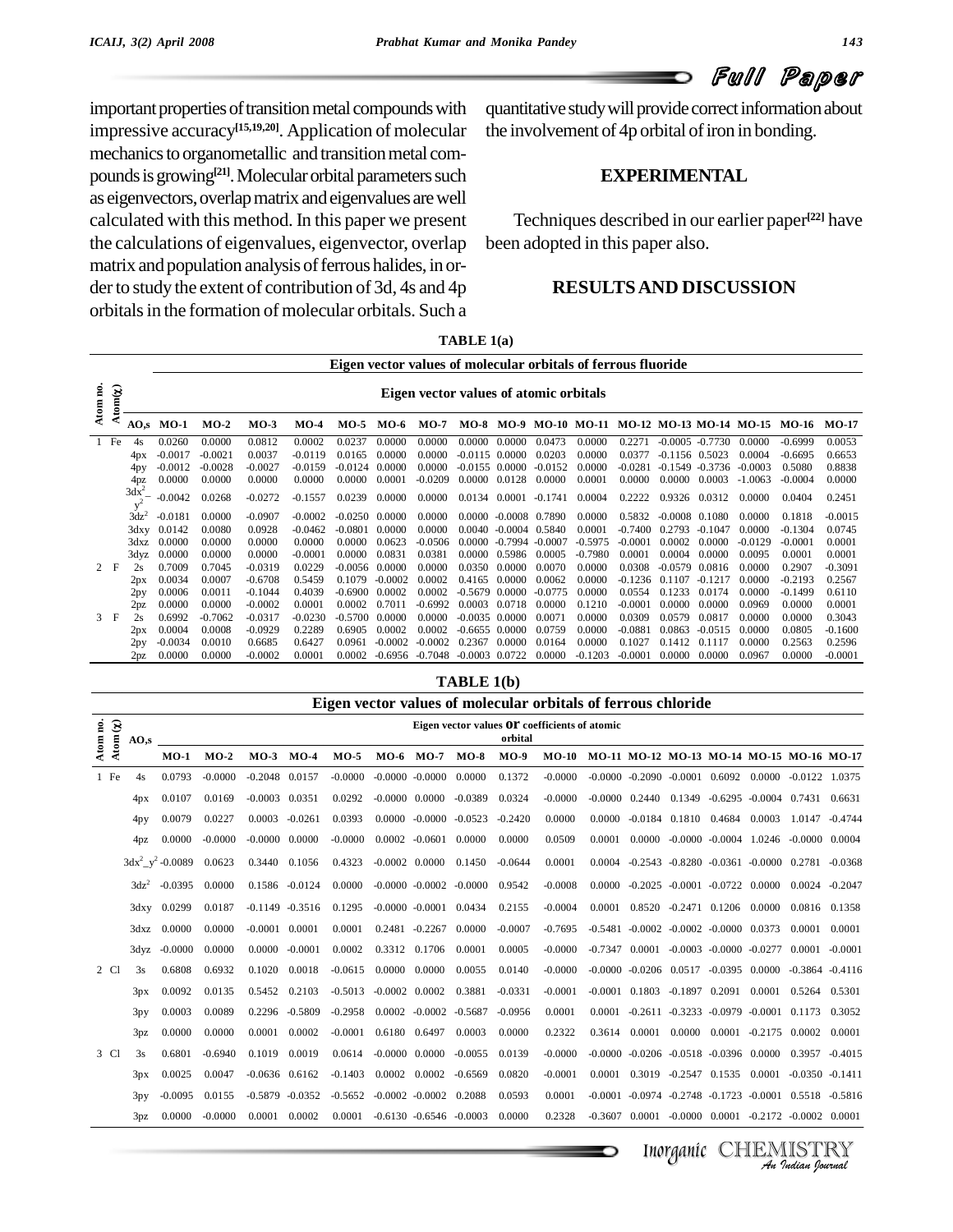

|                |      |                  |                |           |           |           |           |                  |                     | TABLE 1(c) |        |                                                              |                                                                 |           |           |           |
|----------------|------|------------------|----------------|-----------|-----------|-----------|-----------|------------------|---------------------|------------|--------|--------------------------------------------------------------|-----------------------------------------------------------------|-----------|-----------|-----------|
|                |      |                  |                |           |           |           |           |                  |                     |            |        | Eigen vector values of molecular orbitals of ferrous bromide |                                                                 |           |           |           |
|                |      |                  |                |           |           |           |           |                  |                     |            |        | Eigen vector values or                                       |                                                                 |           |           |           |
| g              | 3    |                  |                |           |           |           |           |                  |                     |            |        | coefficients of atomic orbitals                              |                                                                 |           |           |           |
| Atom           | Atom | AO.s             | <b>MO-1</b>    | $MO-2$    | $MO-3$    | $MO-4$    | $MO-5$    | MO-6             | <b>MO-7 MO-8</b>    |            |        |                                                              | MO-9 MO-10MO-11 MO-12 MO-13MO-14 MO-15                          |           | MO-16     | $MO-17$   |
| $\mathbf{1}$   | Fe   | 4s               | 0.0977         | $-0.0000$ | 0.2120    | 0.0000    | 0.0787    | $-0.0000$        | 0.0000              | 0.0000     | 0.1633 | $0.0000$ $0.0000$                                            | $-0.2151$ 0.0000 0.6544                                         | $-0.0000$ | 0.0437    | 0.9007    |
|                |      | 4px              | 0.0162         | 0.0224    | 0.0032    | $-0.0189$ | 0.0360    | 0.0000           | 0.0000              | 0.0449     | 0.0349 |                                                              | $0.0000$ $0.0000$ $0.0166$ $0.1268$ $-0.5900$                   | 0.0004    | $-0.6812$ | 0.6862    |
|                |      | 4py              | $-0.0121$      | 0.0301    | $-0.0024$ | $-0.0254$ | $-0.0269$ | -0.0000          | $-0.0000$           | 0.0604     |        |                                                              | $-0.0260 - 0.0000 - 0.0000 - 0.0125$ 0.1703 0.4391              | $-0.0003$ | $-0.9814$ | $-0.4383$ |
|                |      | 4pz              | 0.000          | $-0.0000$ | 0.0000    | 0.0000    | 0.0000    | -0.0000          | $-0.0509$           | $-0.0000$  | 0.0000 |                                                              | $-0.0512 - 0.0000 - 0.0000 - 0.0000 - 0.0003 - 1.0144$          |           | 0.0000    | 0.0004    |
|                |      | $3dx^2$          | $v^2 - 0.0116$ | 0.0804    | $-0.0716$ | $-0.5417$ | 0.1362    | 0.0002           | 0.0001              | $-0.0987$  |        |                                                              | $-0.0630 - 0.0001 - 0.0004 - 0.2319 - 0.7707 - 0.0305 - 0.0000$ |           | $-0.2414$ | $-0.0245$ |
|                |      | $3dz^2$          | $-0.0517$      | 0.0000    | $-0.2510$ | $-0.0000$ | $-0.1153$ | 0.0000           | $-0.0004$           | 0.0000     | 0.9240 |                                                              | $0.0007 - 0.0000 - 0.2181 - 0.0000 - 0.0805$                    | $-0.0000$ | $-0.0088$ | $-0.1809$ |
|                |      |                  | 3dxy 0.0390    | 0.0241    | 0.2394    | $-0.1621$ | $-0.4552$ | 0.0001           | $-0.0002$           | $-0.0296$  | 0.2105 |                                                              | $0.0004 - 0.0001$ $0.7747 - 0.2307$ $0.1020$                    | $-0.0000$ | $-0.0659$ | 0.1243    |
|                |      | 3dxz             | 0.0000         | 0.0000    | 0.0001    | $-0.0001$ | 0.0002    | $-0.3401$        | $-0.3851$           | $-0.0000$  |        |                                                              | $-0.0006$ 0.7043 0.4939 $-0.0002$ $-0.0002$ 0.0000              | $-0.0240$ | $-0.0001$ | 0.0001    |
|                |      |                  | 3dyz -0.0000   | 0.0000    | $-0.0001$ | $-0.0002$ | $-0.0002$ | $-0.4563$ 0.2870 |                     | 0.0000     | 0.0005 |                                                              | $-0.5246$ $0.6630$ $0.0001$ $-0.0003$ $-0.0000$                 | 0.0178    | $-0.0001$ | $-0.0001$ |
| $\overline{2}$ | Br   | 4s               | 0.6775         | 0.6899    | $-0.1156$ | 0.0826    | $-0.0142$ | $-0.0000$        | 0.0000              | $-0.0099$  | 0.0067 |                                                              | $0.0000$ $0.0000$ $-0.0146$ $0.0479$ $-0.0564$ $-0.0000$        |           | 0.3116    | $-0.3567$ |
|                |      | 4 <sub>D</sub> x | 0.0072         | 0.0104    | $-0.5408$ | 0.4266    | 0.0879    | 0.0002           | 0.0002              | $-0.4298$  |        |                                                              | $-0.0626$ 0.0001 0.0002 0.2466 $-0.2551$ 0.2210                 | $-0.0001$ | $-0.4641$ | 0.5061    |
|                |      | 4py              | 0.0020         | 0.0050    | $-0.1272$ | 0.3049    | $-0.5672$ | $-0.0002$        | $-0.0002$ $0.5411$  |            |        |                                                              | $-0.1749 - 0.0001 - 0.0001 - 0.3177 - 0.3472 - 0.0562$          | 0.0001    | $-0.1032$ | 0.2861    |
|                |      | 4 <sub>pz</sub>  | 0.0000         | 0.0000    | $-0.0002$ | 0.0001    | 0.0002    |                  | $-0.5494$ $-0.5943$ | $-0.0003$  | 0.0000 | $-0.3622 - 0.4514$ 0.0002 0.0000 0.0001                      |                                                                 | 0.1794    | $-0.0001$ | 0.0001    |
| 3              | Br   | 4s               | 0.6770         | $-0.6904$ | $-0.1156$ | $-0.0826$ | $-0.0143$ | 0.0000           | 0.0000              | 0.0099     | 0.0067 |                                                              | $0.0000$ $0.0000$ $-0.0146$ $-0.0479$ $-0.0564$                 | $-0.0000$ | $-0.3446$ | $-0.3246$ |
|                |      | 4px              | 0.0002         | 0.0018    | $-0.0333$ | 0.1694    | 0.5685    | $-0.0002$        | 0.0002              | 0.6420     | 0.1495 |                                                              | $0.0001 - 0.0002$ $0.3750 - 0.2592$ $0.1172$                    | $-0.0001$ | 0.0217    | $-0.1315$ |
|                |      | 4py              | $-0.0075$      | 0.0114    | 0.5543    | 0.4962    | 0.0790    | 0.0002           | $-0.0002$           | $-0.2566$  | 0.1102 |                                                              | $-0.0001$ $0.0001$ $-0.1449$ $-0.3441$ $-0.1956$ $0.0001$       |           | $-0.5268$ | $-0.5181$ |
|                |      | 4 <sub>DZ</sub>  | 0.0000         | $-0.0000$ | $-0.0002$ | $-0.0001$ | 0.0002    | 0.5486           | $-0.5951$           | 0.0003     | 0.0000 |                                                              | $-0.3625$ $0.4510$ $0.0002$ $0.0000$ $0.0001$                   | 0.1793    | 0.0002    | 0.0001    |

**TABLE 1(d)**

|     |               |                       |                    |                  |                                               |                  |                             |           |           | Eigen vectors values of molecular orbitals of ferrous iodide |           |           |           |                                     |           |                               |                                     |                     |           |
|-----|---------------|-----------------------|--------------------|------------------|-----------------------------------------------|------------------|-----------------------------|-----------|-----------|--------------------------------------------------------------|-----------|-----------|-----------|-------------------------------------|-----------|-------------------------------|-------------------------------------|---------------------|-----------|
| no. | $\mathcal{S}$ |                       |                    |                  |                                               |                  |                             |           |           | Eigen vector values or coefficients of atomic orbital        |           |           |           |                                     |           |                               |                                     |                     |           |
|     | tom<br>₹      | AO.s                  | MO-1               |                  |                                               |                  | MO-2 MO-3 MO-4 MO-5 MO-6    |           | $MO-7$    | $MO-8$                                                       | MO-9      | MO-10     | MO-11     | MO-12 MO-13 MO-14 MO-15 MO-16 MO-17 |           |                               |                                     |                     |           |
|     | 1 Fe          | 4s                    |                    |                  | $-0.1390 -0.0000 -0.2089 -0.0000 0.0871$      |                  |                             | $-0.0000$ | 0.0000    | 0.0000                                                       | 0.1767    | $-0.0000$ | 0.0000    | 0.2041                              | 0.0000    |                               | $0.6716 - 0.0000 - 0.8511 - 0.0794$ |                     |           |
|     |               | 4px                   | $-0.0219$          | 0.0317           | $-0.0065$ 0.0191                              |                  | 0.0330                      | -0.0000   | 0.0000    | 0.0453                                                       | 0.0350    | $-0.0000$ | 0.0000    | $-0.0135$                           | 0.1208    | $-0.5744$ $0.0004$            |                                     | $-0.5833$           | $-0.7547$ |
|     |               | 4py                   | 0.0163             | 0.0425           | 0.0049                                        | 0.0257           | $-0.0246 - 0.0000$          |           | $-0.0000$ | 0.0608                                                       | $-0.0260$ | 0.0000    | $-0.0000$ | 0.0101                              | 0.1623    | 0.4274                        | $-0.0003$ 0.5690 $-0.8881$          |                     |           |
|     |               | 4pz                   |                    |                  | $-0.0000 - 0.0000 - 0.0000 - 0.0000 - 0.0000$ |                  |                             | $-0.0000$ | $-0.0407$ | $-0.0000$                                                    | 0.0000    | 0.0513    | $-0.0000$ | $-0.0000$                           |           | $-0.0000 - 0.0003 - 1.0103$   |                                     | $-0.0004$ $-0.0000$ |           |
|     |               | $3dx^2$<br>$V^{\sim}$ | $-0.0180$ $0.1264$ |                  | 0.0808                                        | 0.5876           | 0.1583                      | 0.0003    | 0.0001    | $-0.1017$                                                    | $-0.0518$ | 0.0001    | $-0.0003$ | 0.2172                              | $-0.7327$ | $-0.0261$                     | - 0.0000                            | 0.0511              | -0.2037   |
|     |               | 3dz                   | 0.0801             | 0.0000           | 0.2857                                        | 0.0001           | $-0.1751$ 0.0000            |           | $-0.0005$ | 0.0000                                                       | 0.9055    | $-0.0006$ | $-0.0000$ | 0.2132                              |           | $-0.0000 - 0.0777$            | $-0.0000$ $0.1579$                  |                     | 0.0147    |
|     |               | 3dxy                  | $-0.0602$          | 0.0379           | $-0.2699$ $0.1759$                            |                  | $-0.5286$ 0.0001            |           | $-0.0003$ | $-0.0305$                                                    | 0.1730    | $-0.0003$ | $-0.0001$ | $-0.7252$                           |           | $-0.2194$ $0.0873$            | $-0.0000 - 0.1009$                  |                     | $-0.0719$ |
|     |               | 3dxz                  | -0.0000            | - 0.0000         | $-0.0001$                                     | - 0.0002         | 0.0003                      | $-0.3951$ | $-0.5001$ | $-0.0000$                                                    | $-0.0006$ | $-0.6276$ | 0.4501    | 0.0002                              |           | $-0.0002 \quad 0.0000$        | $-0.0172 - 0.0000 - 0.0001$         |                     |           |
|     |               | 3dyz                  | 0.0000             | 0.0000           | 0.0001                                        |                  | $0.0002 -0.0002 -0.5302$    |           | 0.3727    | $-0.0000$                                                    | 0.0005    | 0.4675    | 0.6043    | $-0.0001$                           |           | $-0.0003 - 0.0000 0.0128$     |                                     | 0.0001              | $-0.0001$ |
|     | $2 \quad I$   | 5s                    | $-0.6620$          | 0.6810           | 0.1610                                        |                  | $-0.1157 - 0.0204$          | - 0.0000  | $-0.0000$ | $-0.0097$                                                    | 0.0030    | $-0.0000$ | 0.0000    | 0.0136                              | 0.0574    | $-0.0726 - 0.0000$            |                                     | 0.2957              | 0.3362    |
|     |               | 5px                   | 0.0132             | 0.0041           | 0.5247                                        | $-0.4082$ 0.0661 |                             | 0.0002    | 0.0002    | $-0.4268$                                                    | $-0.0768$ | $-0.0002$ | 0.0002    | $-0.2736$                           |           | $-0.2859$ 0.2240              | $-0.0001 - 0.4242 - 0.5085$         |                     |           |
|     |               | 5py                   | 0.0057             | 0.0017           | 0.1204                                        |                  | $-0.2808 - 0.5311 - 0.0001$ |           | $-0.0002$ | 0.5442                                                       | $-0.2198$ | 0.0001    | $-0.0001$ | 0.3535                              |           | $-0.3588 - 0.0340 0.0000$     |                                     | $-0.2542 - 0.1415$  |           |
|     |               | 5pz                   | 0.0000             | 0.0000           | 0.0001                                        |                  | $-0.0001 - 0.0002 - 0.4995$ |           | $-0.5281$ | $-0.0003$                                                    | 0.0000    | 0.4565    | $-0.5045$ | $-0.0002$                           | 0.0000    | 0.0001                        | 0.1567                              | $-0.0001$           | $-0.0001$ |
|     | $3 \text{ I}$ | 5s                    | -0.6614            | $-0.6816$ 0.1609 |                                               | 0.1157           | $-0.0204$                   | - 0.0000  | $-0.0000$ | 0.0097                                                       | 0.0030    | $-0.0000$ | 0.0000    | 0.0136                              |           | $-0.0574$ $-0.0726$ $-0.0000$ |                                     | 0.3525              | $-0.2757$ |
|     |               | 5px                   | $-0.0016$ 0.0004   |                  | 0.0353                                        |                  | $-0.1516$ 0.5276            | $-0.0002$ | 0.0002    | 0.6441                                                       | 0.1884    | $-0.0002$ | $-0.0002$ | $-0.4171$                           |           | $-0.2614$ 0.0968              | 0.0001                              | 0.1177              | 0.0326    |
|     |               | 5py                   | $-0.0143$          | 0.0044           | $-0.5370 - 0.4718$ 0.0894                     |                  |                             | 0.0001    | $-0.0002$ | $-0.2527$                                                    | 0.1367    | 0.0001    | 0.0001    | 0.0160                              | $-0.3769$ | $-0.2048$ 0.0000              |                                     | 0.5683              | $-0.4300$ |
|     |               | 5pz                   | 0.0000             |                  | $-0.0000$ $0.0002$                            | 0.0001           | 0.0002                      | 0.4988    | $-0.5288$ | 0.0003                                                       | 0.0000    | 0.4570    | 0.5041    | $-0.0002$                           | 0.0000    |                               | 0.0001 0.1566                       | $-0.0001$ 0.0001    |           |

 $Iron (II)$  halides are triatomic molecules having the following optimized geometry as obtained by DFT method.

The molecular orbitals of FeX<sub>2</sub> (X= F, Cl, Br, I) are formed bylinear combination of 9 iron orbitals and 4 orbitals from each halogen. The details of the valence  $= np_{v}$ ,  $\chi_{17} = np_{r}$  for X-3. orbitalsinvolved in the formation of MOs are as detailed below:

Fe-1 = 4s,  $4p_x$ ,  $4p_y$ ,  $4p_z$ ,  $3d_x^2 - 3d_z^2$ ,  $3d_{xy}$ ,  $3d_{xz}$ ,  $3d_{yz} = 9$  $X-Z = ns, np_x, np_y, np_z = 4$  $X-3 = ns, np_x, np_y, np_z = 4$ **Total =17**

Where,  $n = 2$  for F, 3 for Cl, 4 for Br, and 5 for I.

In order to examine the contribution of various AOs <sup>OTDIL</sup> In order to examine the contribution of variou<br> *I*n the formation of MOs, the LCAO has been striple 17 AOs give the LCAO approximation to<br> *M*Os of iron halides. The various AOs orbitals and<br> *Inorganic* CHEMISTRY in the formation of MOs, the LCAO has been studied. The 17AOs give the LCAO approximation to the 17 MOs of iron halides. The various AOs orbitals are rep-

resented by  $\chi$  and MOs by  $\phi$ . 1-9  $\chi$  are atomic orbitals of iron and 10-17  $\chi$  are atomic orbitals of halogens resented by  $\chi$  and MOs by  $\phi$ . 1-9  $\chi$  are atomic orbit-<br>als of iron and 10-17  $\chi$  are atomic orbitals of halogens<br>( $\chi_1$ =4s,  $\chi_2$ =4p<sub>x</sub>,  $\chi_3$ =4p<sub>y</sub>,  $\chi_4$ = 4p<sub>z</sub>,  $\chi_5$  = 3d<sub>x</sub><sup>2</sup>-<sub>y</sub><sup>2</sup>,  $\chi_6$ resented by  $\chi$  and MOs by  $\phi$ . 1-9  $\chi$  are atomic orbit-<br>als of iron and 10-17  $\chi$  are atomic orbitals of halogens<br> $(\chi_1=4s, \chi_2=4p_x, \chi_3=4p_y, \chi_4=4p_z, \chi_5=3d_{x-y}^2, \chi_6$ <br>=3d<sub>2</sub><sup>2</sup>,  $\chi_7=3d_{xy}, \chi_8=3d_{xz}, \chi_9=3d_{yz}$ ,  $n_{12} = np_y, \chi_{13} = 1$  $=3d_{z}^{2}$ ,  $\chi_{7}=3d_{xy}$ ,  $\chi_{8}=3d_{xz}$ ,  $\chi_{9}=3d_{yz}$ ,  $\chi_{10}=$  ns,  $\chi_{11}=$ np<sub>x</sub>,  $(\chi_1=4s, \chi_2=4p_x, \chi_3=4p_y, \chi_4=4p_z, \chi_5=3d_x^2-\frac{2}{y}, \chi_6$ <br>=3d<sub>2</sub><sup>2</sup>,  $\chi_7=3d_{xy}, \chi_8=3d_{xz}, \chi_9=3d_{yz}, \chi_{10}=ns, \chi_{11}=np_x,$ <br> $\chi_{12}=np_y, \chi_{13}=np_z$  for X-2 and  $\chi_{14}=ns, \chi_{15}=np_x, \chi_{16}$ <br>= np<sub>y</sub>,  $\chi_{17}=np_z$  for X-3.  $\chi_2^2$ ,  $\chi_7 = 3d_{xy}$ ,  $\chi_8 = 3d_{xz}$ ,  $\chi_9 = 3d_{yz}$ ,  $\chi_{10} = \text{ns}$ ,  $\chi_{11} = \text{np}_x$ ,<br>  $= np_y$ ,  $\chi_{13} = np_z$  for X-2 and  $\chi_{14} = \text{ns}$ ,  $\chi_{15} = np_x$ ,  $\chi_{16}$ <br>  $p_y$ ,  $\chi_{17} = np_z$  for X-3.<br>
The forms of the 17 MOs that is th

contribution of various  $AOs$  in the formation of  $MOs$  of the halides are demonstrated in the TABLE 1a-d. In this TABLE, the coefficient of  $\chi$  is the eigenvector value.

In order to examine the extent of involvement of 3d, 4s, and 4p orbitals in the formation of molecular orbitals, the value of coefficient of these orbitals have been separately tabulated for each molecular orbital and are given inTABLE 2.To see the total involvement in the molecular orbital  $(\phi_1 \phi_{11})$  the coefficient values of each orbital have been added. The summation values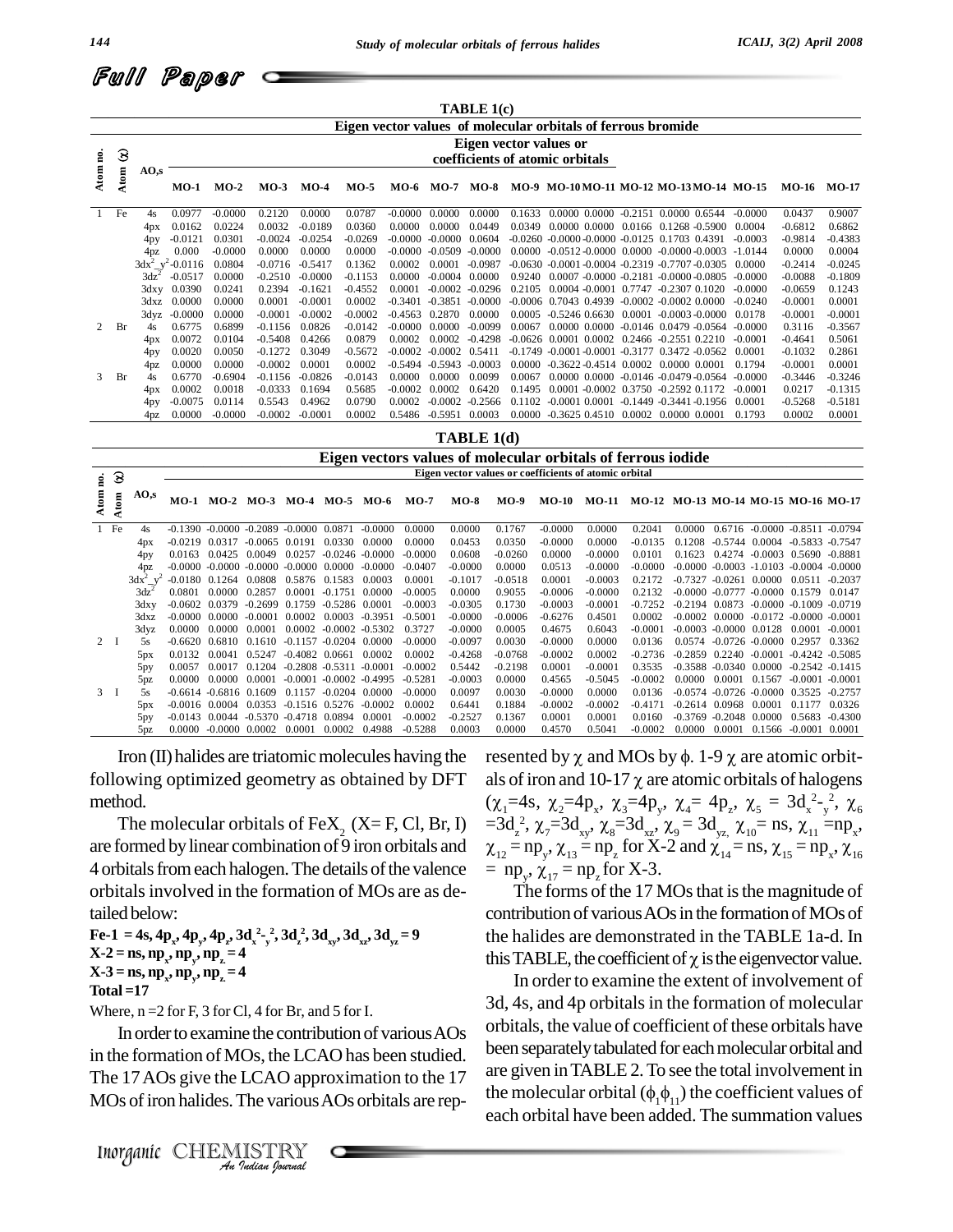|  | d Full Paper |  |
|--|--------------|--|
|  |              |  |

|                      |                                                                                           |        |               | <b>TABLE 2</b> |             |         |        |        |                                              |                 |
|----------------------|-------------------------------------------------------------------------------------------|--------|---------------|----------------|-------------|---------|--------|--------|----------------------------------------------|-----------------|
|                      | Coefficient values of 3dxy, 3dyz, 3dxz, $3d^2-y^2$ , $3dz^2$ , 4s, 4px, 4py, 4pz orbitals |        |               |                |             |         |        |        |                                              |                 |
| MO,s                 | <b>Ferrous Halides</b>                                                                    | 3dxy   | 3dxz          | 3dyz           | $3dx^2-y^2$ | $3dz^2$ | 4s     | 4px    | 4py                                          | 4 <sub>pz</sub> |
| $\phi$ ?             | Ferrous fluoride                                                                          | 0.0142 | 0.0000        | 0.0000         | 0.0042      | 0.0181  | 0.0260 | 0.0017 | 0.0012                                       | 0.0000          |
|                      | Ferrous chloride                                                                          | 0.0299 | 0.0000        | 0.0000         | 0.0089      | 0.0395  | 0.0793 | 0.0107 | 0.0079                                       | 0.0000          |
|                      | Ferrous bromide                                                                           | 0.0390 | 0.0000        | 0.0000         | 0.1160      | 0.0517  | 0.0977 | 0.0162 | 0.0121                                       | 0.0000          |
|                      | Ferrous iodide                                                                            | 0.0602 | 0.0000        | 0.0000         | 0.0180      | 0.0801  | 0.1390 | 0.0219 | 0.0163                                       | 0.0000          |
| $\phi_2$             | Ferrous fluoride                                                                          | 0.0080 | 0.0000        | 0.0000         | 0.0268      | 0.0000  | 0.0000 | 0.0021 | 0.0028                                       | 0.0000          |
|                      | Ferrous chloride                                                                          | 0.0187 | 0.0000        | 0.0000         | 0.0623      | 0.0000  | 0.0000 | 0.0169 | 0.0227                                       | 0.0000          |
|                      | Ferrous bromide                                                                           | 0.0241 | 0.0000        | 0.0000         | 0.0804      | 0.0000  | 0.0000 | 0.0224 | 0.0301                                       | 0.0000          |
|                      | Ferrous iodide                                                                            | 0.0379 | 0.0000        | 0.0000         | 0.1264      | 0.0000  | 0.0000 | 0.0317 | 0.0425                                       | 0.0000          |
| $\phi_3$             | Ferrous fluoride                                                                          | 0.0928 | 0.0000        | 0.0000         | 0.0272      | 0.0907  | 0.0812 | 0.0037 | 0.0027                                       | 0.0000          |
|                      | Ferrous chloride                                                                          | 0.1149 | 0.0001        | 0.0000         | 0.0344      | 0.1586  | 0.2048 | 0.0003 | 0.0003                                       | 0.0000          |
|                      | Ferrous bromide                                                                           | 0.2394 | 0.0001        | 0.0001         | 0.0716      | 0.2510  | 0.2120 | 0.0032 | 0.0024                                       | 0.0000          |
|                      | Ferrous iodide                                                                            | 0.2699 | 0.0001        | 0.0001         | 0.0808      | 0.2857  | 0.2089 | 0.0065 | 0.0049                                       | 0.0000          |
| $\phi_4$             | Ferrous fluoride                                                                          | 0.0462 | 0.0000        | 0.0001         | 0.1557      | 0.0002  | 0.0002 | 0.0119 | 0.0159                                       | 0.0000          |
|                      | Ferrous chloride                                                                          | 0.3516 | 0.0001        | 0.0001         | 0.1056      | 0.0124  | 0.0157 | 0.0351 | 0.0261                                       | 0.0000          |
|                      | Ferrous bromide                                                                           | 0.1621 | 0.0001        | 0.0002         | 0.5417      | 0.0000  | 0.0000 | 0.0189 | 0.0254                                       | 0.0000          |
|                      | Ferrous iodide                                                                            | 0.1759 | 0.0002        | 0.0002         | 0.5876      | 0.0001  | 0.0000 | 0.0191 | 0.0257                                       | 0.0000          |
| $\phi_5$             | Ferrous fluoride                                                                          | 0.0801 | 0.0000        | 0.0000         | 0.0239      | 0.0250  | 0.0237 | 0.0165 | 0.0124                                       | 0.0000          |
|                      | Ferrous chloride                                                                          | 0.1295 | 0.0001        | 0.0002         | 0.4323      | 0.0000  | 0.0000 | 0.0292 | 0.0393                                       | 0.0000          |
|                      | Ferrous bromide                                                                           | 0.4552 | 0.0002        | 0.0002         | 0.1362      | 0.1153  | 0.0787 | 0.0360 | 0.0269                                       | 0.0000          |
|                      | Ferrous iodide                                                                            | 0.5286 | 0.0030        | 0.0002         | 0.1583      | 0.1751  | 0.0871 | 0.0330 | 0.0246                                       | 0.0000          |
| $\phi$ <sub>6</sub>  | Ferrous fluoride                                                                          | 0.0000 | 0.0623        | 0.0831         | 0.0000      | 0.0000  | 0.0000 | 0.0000 | 0.0000                                       | 0.0001          |
|                      | Ferrous chloride                                                                          | 0.0000 | 0.2481        | 0.3312         | 0.0002      | 0.0000  | 0.0000 | 0.0000 | 0.0000                                       | 0.0002          |
|                      | Ferrous bromide                                                                           | 0.0001 | 0.3401        | 0.4563         | 0.0002      | 0.0000  | 0.0000 | 0.0000 | 0.0000                                       | 0.0000          |
|                      | Ferrous iodide                                                                            | 0.0001 | 0.3951        | 0.5302         | 0.0003      | 0.0000  | 0.0000 | 0.0000 | 0.0000                                       | 0.0000          |
| $\phi$ <sub>7</sub>  | Ferrous fluoride                                                                          | 0.0000 | 0.0506        | 0.0381         | 0.0000      | 0.0000  | 0.0000 | 0.0000 | 0.0000                                       | 0.0209          |
|                      | Ferrous chloride                                                                          | 0.0001 | 0.2267        | 0.1706         | 0.0000      | 0.0002  | 0.0000 | 0.0000 | 0.0000                                       | 0.0601          |
|                      | Ferrous bromide                                                                           | 0.0002 | 0.3851        | 0.2870         | 0.0001      | 0.0004  | 0.0000 | 0.0000 | 0.0000                                       | 0.0509          |
|                      | Ferrous iodide                                                                            | 0.0003 | 0.5000        | 0.3727         | 0.0001      | 0.0005  | 0.0000 | 0.0000 | 0.0000                                       | 0.0407          |
| $\phi_8$             | Ferrous fluoride                                                                          | 0.0040 | 0.0000        | 0.0000         | 0.0134      | 0.0000  | 0.0000 | 0.0115 | 0.0155                                       | 0.0000          |
|                      | Ferrous chloride                                                                          | 0.0434 | 0.0000        | 0.0055         | 0.1450      | 0.0000  | 0.0000 | 0.0389 | 0.0523                                       | 0.0000          |
|                      | Ferrous bromide                                                                           | 0.0296 | 0.0000        | 0.0000         | 0.0987      | 0.0000  | 0.0000 | 0.0449 | 0.0604                                       | 0.0000          |
|                      | Ferrous iodide                                                                            | 0.0305 | 0.0000        | 0.0000         | 0.1017      | 0.0000  | 0.0000 | 0.0453 | 0.0608                                       | 0.0000          |
| $\phi$ <sup>9</sup>  | Ferrous fluoride                                                                          | 0.0004 | 0.7994        | 0.5986         | 0.0001      | 0.0008  | 0.0000 | 0.0000 | 0.0000                                       | 0.0128          |
|                      | Ferrous chloride                                                                          | 0.2155 | 0.0007        | 0.0005         | 0.0644      | 0.9542  | 0.1372 | 0.0324 | 0.0242                                       | 0.0000          |
|                      | Ferrous bromide                                                                           | 0.2105 | 0.0006        | 0.0005         | 0.0630      | 0.9240  | 0.1633 | 0.0349 | 0.0260                                       | 0.0000          |
|                      | Ferrous iodide                                                                            |        | 0.1730 0.0006 | 0.0005         | 0.0518      |         |        |        | $0.9055$ $0.0177$ $0.0350$ $0.0260$ $0.0000$ |                 |
| $\phi_{\mathcal{D}}$ | Ferrous fluoride                                                                          | 0.5840 | 0.0007        | 0.0005         | 0.1741      | 0.7890  | 0.0473 | 0.0203 | 0.0152                                       | 0.0000          |
|                      | Ferrous chloride                                                                          | 0.0004 | 0.7695        | 0.5741         | 0.0001      | 0.0008  | 0.0000 | 0.0000 | 0.0000                                       | 0.0509          |
|                      | Ferrous bromide                                                                           | 0.0004 | 0.7043        | 0.5246         | 0.0001      | 0.0007  | 0.0000 | 0.0000 | 0.0000                                       | 0.0512          |
|                      | Ferrous iodide                                                                            | 0.0003 | 0.6276        | 0.4675         | 0.0001      | 0.0006  | 0.0000 | 0.0000 | 0.0000                                       | 0.0513          |
| $\phi_{\mathcal{D}}$ | Ferrous fluoride                                                                          | 0.0001 | 0.5975        | 0.7980         | 0.0004      | 0.0000  | 0.0000 | 0.0000 | 0.0000                                       | 0.0001          |
|                      | Ferrous chloride                                                                          | 0.0001 | 0.5481        | 0.7347         | 0.0004      | 0.0000  | 0.0000 | 0.0000 | 0.0000                                       | 0.0001          |
|                      | Ferrous bromide                                                                           | 0.0001 | 0.4939        | 0.6630         | 0.0004      | 0.0000  | 0.0000 | 0.0000 | 0.0000                                       | 0.0000          |
|                      | Ferrous iodide                                                                            | 0.0001 | 0.4501        | 0.6043         | 0.0003      | 0.0000  | 0.0000 | 0.0000 | 0.0000                                       | 0.0000          |
|                      | <b>Summation</b>                                                                          |        |               |                |             |         |        |        |                                              |                 |
|                      | Ferrous fluoride                                                                          | 0.8296 | 1.5105        | 1.5184         | 0.4258      | 0.9238  | 0.1784 | 0.0677 | 0.0657                                       | 0.0339          |
|                      | Ferrous chloride                                                                          | 0.9041 | 1.8294        | 1.8110         | 0.8536      | 1.1657  | 0.4370 | 0.1635 | 0.1728                                       | 0.1113          |
|                      | Ferrous bromide                                                                           | 1.1607 | 1.9244        | 1.9319         | 1.0040      | 1.3431  | 0.5517 | 0.1785 | 0.1833                                       | 0.1021          |
|                      | Ferrous iodide                                                                            | 1.2804 | 1.9741        | 1.9757         | 1.1254      | 1.4476  | 0.6117 | 0.1925 | 0.2008                                       | 0.0920          |

of  $(\phi_1 \phi_{11})$  have been placed at the bottom of the TABLE and it clearly indicates that maximum involvement is of  $3d_{yz}$  and the minimum is of 4pz orbital. The involvement sor

 *Indian Journal* of porbital is negligible. It has the value of coefficient in between 0.2008 to 0.0339. It is very low in compari son to all the five d-orbitals, which is in the range of

Inorganic CHEMISTRY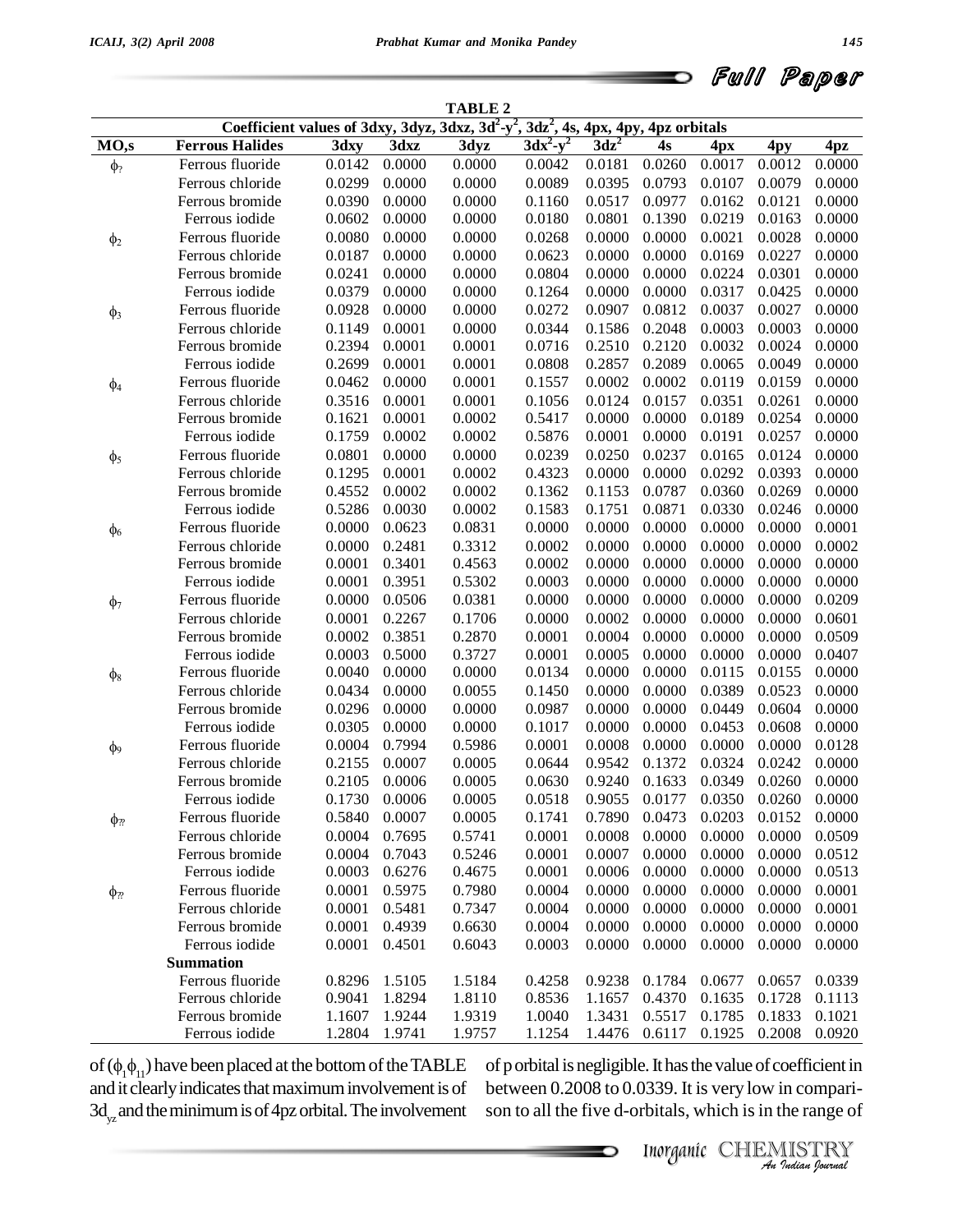Full Paper





**Figure** 2 **: Extent of involvement of molecular orbital in the formation** of MOs of FeF<sub>2</sub>



**Figure 3:Extent ofinvolvement of molecular orbital in the formation ofMOs of FeCl<sup>2</sup>**



**Figure 4 :Extent ofinvolvement ofmolecularorbital inthe formation ofMOs of FeBr 2**

ous iron orbitals in the formation of MO in  $\text{FeF}_2\text{FeCl}_2$ , da *I*<sub>2</sub>,  $F \in \text{Br}_2$  and FeI<sub>2</sub> are very well demonstrated if  $F \times 2$  and  $F \times 2$  and also by graphs (figures 2, 3, 4, and  $F \times 2$  and also by graphs (figures 2, 3, 4, and  $F \times 2$  and also by graphs (figures 2, 3, 4, and  $1.9757$  to  $0.4258$ . The value of s orbital is in between 0.6117 to 0.1784. The extent of involvement of vari- FeBr<sub>2</sub> and FeI<sub>2</sub> are very well demonstrated by the The re TABLE 2 and also by graphs (figures  $2, 3, 4$ , and  $5$ ) drawn between the metal orbitals and the summation value of their coefficient or eigenvector. The graph again





**Figure 5 :Extent ofinvolvement ofmolecularorbital inthe**  ${\bf formation\ of\ MOs\ of\ Fel}_2$ 

|                        |        | TABLE (S-1)       |                                                    |                  |
|------------------------|--------|-------------------|----------------------------------------------------|------------------|
|                        |        |                   | <b>Summation of coefficient values of orbitals</b> |                  |
| <b>Orbitals</b>        | FeF2   | FeCl <sub>2</sub> | FeBr,                                              | $\mathbf{FeI}_2$ |
| $3\,$ dxy              | 0.8296 | 0.9041            | 1.1607                                             | 1.2804           |
| 3dxz                   | 1.5105 | 1.8294            | 1.9244                                             | 1.9741           |
| 3dyz                   | 1.5184 | 1.8110            | 1.9319                                             | 1.9757           |
| $3dx^2$ v <sup>2</sup> | 0.4258 | 0.8536            | 1.0040                                             | 1.1254           |
| $3dz^2$                | 0.9238 | 1.1657            | 1.3431                                             | 1.4476           |
| 4s                     | 0.1784 | 0.4370            | 0.5517                                             | 0.6117           |
| 4px                    | 0.0677 | 0.1635            | 0.1765                                             | 0.1925           |
| 4py                    | 0.0657 | 0.1728            | 0.1833                                             | 0.2008           |
| 4pz                    | 0.0339 | 0.1113            | 0.1021                                             | 0.0920           |

indicates that involvement of p orbital is negligible. The summations of coefficient values of various orbitals are highest in case of iodide and lowest in fluoride. It is perhaps on this account the splitting of d orbitals as discussed later is maximum in iodide and minimum in fluoride.

### **Population analysis**

The population analysis method, introduced by Mulliken is applied to calculate the contribution of electrons in each occupied MO. This method apportions<br>the electron of n- electron molecule into net population,<br>n<sub>r</sub> in the basic function  $\chi_r$ .<br>Suppose, n<sub>r</sub> represent the number of electron in MO the electron of n- electron molecule into net population,  $n$  in the basic function  $\chi$ .

i (where  $n_i=0,1,2$ ) and  $n_{r,i}$  represent the contribution Suppose, n<sub>i</sub> represent the number of electron in MO  $\phi_i$  (where n<sub>i</sub>=0,1,2) and n<sub>r<sub>i</sub></sub> represent the contribution of electron in the MO  $\phi_i$  to the net population  $\chi_{r,i}$  then $n_{\text{ri}} = n_{\text{i}} c_{\text{ri}}^2$  $\frac{2}{\pi i}$  (1) where  $c_{\rm n}$  is the coefficient of atomic orbitals for the ith MO (r  $=1-17$ ).

data relating to c<sub>ri</sub> have been taken from TABLE 1a-d. Equation (1) has been solved for 22 electrons of 11molecular orbitals, each having 2 electrons.The six molecular orbitals having no electrons are left out.The The results of solution of equation  $(1)$  are included in TABLE 3a-d, which enlist the contribution of electrons in molecular orbitals under two heads: major and mi-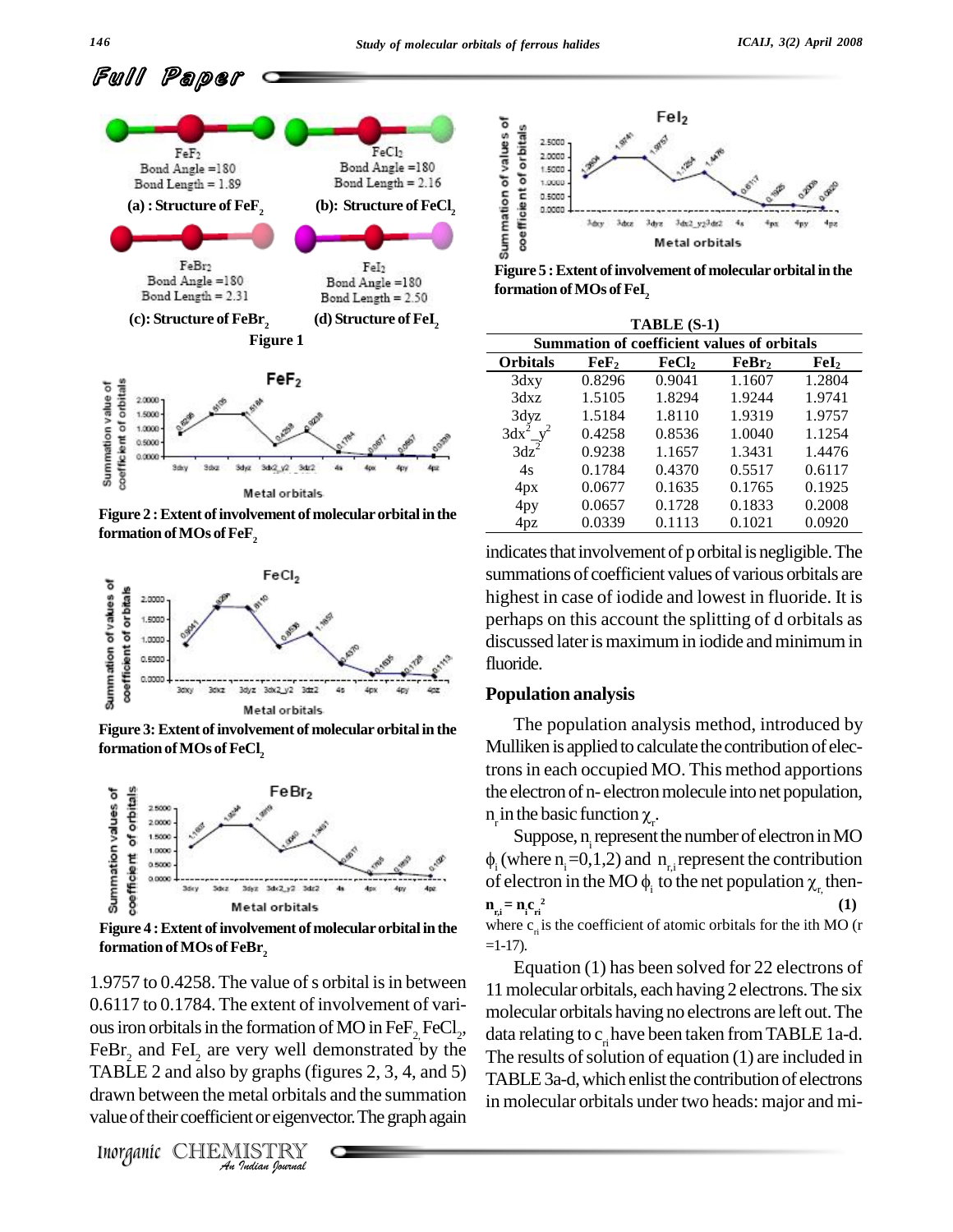|              |                                  | Contribution of electrons in MO of FeF <sub>2</sub>       | TABLE 3(a)               |                                                                     |                           |              |                | Contribution of electrons in MO of FeCl <sub>2</sub>    | TABLE 3(b)     |                                                                 |                           |
|--------------|----------------------------------|-----------------------------------------------------------|--------------------------|---------------------------------------------------------------------|---------------------------|--------------|----------------|---------------------------------------------------------|----------------|-----------------------------------------------------------------|---------------------------|
|              |                                  | <b>Major</b> contribution                                 |                          | <b>Minor contribution</b>                                           |                           |              |                |                                                         |                |                                                                 |                           |
| MO no.(i)    | $n_i$                            | <b>Basic</b><br>functions $(c_r)$                         |                          | <b>Basic</b><br>$n_{r,i} = n_i c^2_{ri}$ functions(c <sub>r</sub> ) | $n_{r,i}=n_{i}c_{ri}^{2}$ | MO<br>no.(i) | $n_i$          | Major contribution<br><b>Basic</b><br>functions $(c_r)$ |                | Minor contribution<br>$n_{r,i}=n_i c^2$ ri functions $(\chi_r)$ | $n_{r,i}=n_{i}c_{ri}^{2}$ |
| $\mathbf{1}$ | $\overline{\mathbf{c}}$          | $4s$ (Fe 1)                                               | 0.0014                   | $3dz^2$ (Fe-1)                                                      | 0.0006                    | 1            | $\sqrt{2}$     | $4s(Fe-1)$                                              | 0.0126         | $3dz^2$ (Fe-1)                                                  | 0.0031                    |
|              | $\overline{c}$                   | 2s(F2)                                                    | 0.9825                   |                                                                     |                           |              | $\sqrt{2}$     |                                                         |                | $3$ dxy(Fe-1)                                                   | 0.0018                    |
|              | $\overline{c}$                   | 2s(F3)                                                    | 0.9778                   |                                                                     |                           |              | $\overline{c}$ | $3s(Cl-2)$                                              | 0.9270         |                                                                 |                           |
| 2            | $\overline{c}$                   | $3dx^2_y^2$ (Fe 1)                                        | 0.0014                   |                                                                     |                           |              | $\sqrt{2}$     | $3s(Cl-3)$                                              | 0.9251         |                                                                 |                           |
|              | $\overline{c}$<br>$\overline{c}$ | $2s(F-2)$                                                 | 0.9926                   |                                                                     |                           |              |                | $3dx^2 - y^2$ (Fe 1)                                    |                |                                                                 |                           |
| 3            | $\overline{c}$                   | 2s(F3)                                                    | 0.9974                   | $3dz^2$ (Fe-1)                                                      |                           | $\mathbf{2}$ | $\overline{c}$ |                                                         | 0.0078         | $4py(Fe-1)$                                                     | 0.0010                    |
|              | $\overline{c}$                   | $3$ dxy(Fe $1)$                                           | 0.0172                   |                                                                     | 0.0165<br>0.0132          |              | $\overline{c}$ |                                                         |                | $3$ dxy(Fe-1)                                                   | 0.0007                    |
|              | $\overline{c}$                   |                                                           |                          | $4s$ (Fe 1)                                                         | 0.0015                    |              | $\sqrt{2}$     | $3px(Cl-2)$                                             | 0.9611         | $3px(Cl-2)$                                                     | 0.0004                    |
|              | $\overline{c}$                   | $2px(F-2)$                                                | 0.8999                   | $4py(Fe-1)$<br>$2py(F-2)$                                           | 0.0218                    |              | $\overline{c}$ | $3s(Cl-3)$                                              | 0.9633         | $3px(Cl-3)$                                                     | 0.0005                    |
|              | $\overline{c}$                   |                                                           |                          | $2s(F-2)$                                                           | 0.002                     | 3            | $\overline{c}$ | $4s(Fe-1)$                                              | 0.0839         | $3dz^2$ (Fe-1)                                                  | 0.0503                    |
|              | $\overline{c}$                   | $2py(F-3)$                                                | 0.8938                   | $2px(F-3)$                                                          | 0.0173                    |              | $\overline{c}$ |                                                         |                | $3$ dxy(Fe-1)                                                   | 0.0264                    |
|              |                                  |                                                           |                          | 2s(F3)                                                              | 0.002                     |              | $\overline{c}$ | $3px(Cl-2)$                                             | 0.5945         | $3py(Cl-2)$                                                     | 0.1054                    |
| 4            | $\frac{2}{2}$                    | $3dx^2_y^2$ (Fe 1)                                        | 0.0485                   | $3$ dxy(Fe $1)$                                                     | 0.0043                    |              |                |                                                         |                | $3s(C1-2)$                                                      | 0.0208                    |
|              | $\overline{c}$                   | $2px(F-2)$                                                | 0.596                    | $2py(F-2)$                                                          | 0.3263                    |              | $\frac{2}{2}$  | $3py(Cl-3)$                                             | 0.6913         | $3s(C1-3)$                                                      | 0.0208                    |
|              | $\overline{c}$                   | $2py(F-3)$                                                | 0.8938                   | $2px(F-3)$                                                          | 0.0173                    |              | $\overline{c}$ |                                                         |                | $3px(Cl-3)$                                                     | 0.0081                    |
| 5            | $\overline{c}$                   | $3$ dxy(Fe-1)                                             | 0.0128                   |                                                                     | $\blacksquare$            | 4            | $\overline{c}$ | $3$ dxy(Fe-1)                                           |                | 0.2472 $3dx^2$ $y^2$ (Fe 1)                                     | 0.0223                    |
|              | $\overline{c}$                   | $2py(F-2)$                                                | 0.9522                   | $2px(F-2)$                                                          | 0.0233                    |              | $\overline{c}$ |                                                         |                | $4px(Fe-1)$                                                     | 0.0025                    |
|              | $\overline{c}$                   | $2px(F-3)$                                                | 0.9536                   | $2py(F-3)$                                                          | 0.0185                    |              | $\sqrt{2}$     |                                                         |                |                                                                 |                           |
| 6            | $\overline{c}$                   | $3dyz(Fe-1)$                                              | 0.0138                   | $3dxz(Fe-1)$                                                        | 0.0078                    |              |                | $3py(Cl-2)$                                             | 0.6749         | $3px(Cl-2)$                                                     | 0.0885                    |
|              | $\overline{c}$                   | $2pz(Fe-2)$                                               | 0.9831                   |                                                                     | $\overline{\phantom{a}}$  |              | $\overline{c}$ | $3px(Cl-3)$                                             | 0.7594         | $3py(Cl-3)$                                                     | 0.0025                    |
|              | $\overline{c}$                   | $2pz(Fe-3)$                                               | 0.9677                   |                                                                     |                           | 5            | $\overline{2}$ | $3dx^2$ $y^2$ (Fe 1)                                    | 0.3738         | $3$ dxy(Fe-1)                                                   | 0.0335                    |
| 7            | $\overline{c}$                   | $3dxz(Fe-1)$                                              | 0.0051                   | $3dyz(Fe-1)$                                                        | 0.0029                    |              | $\overline{c}$ |                                                         |                | $4py(Fe-1)$                                                     | 0.0031                    |
|              | $\overline{c}$                   | $2pz(Fe-2)$                                               | 0.9778                   |                                                                     |                           |              | $\overline{c}$ | $3px(Cl-2)$                                             | 0.5945         | $3py(Cl-2)$                                                     | 0.1054                    |
|              | $\overline{c}$                   | $2pz(Fe-3)$                                               | 0.9935                   |                                                                     |                           |              | $\overline{c}$ |                                                         |                | $3s(Cl-2)$                                                      |                           |
| 8            | $\overline{c}$                   | $4py(Fe-1)$                                               | 0.0005                   | $3dx^2$ _y <sup>2</sup> (Fe 1)                                      | 0.0004                    |              | $\overline{c}$ | $3py(Cl-3)$                                             | 0.6913         | $3px(Cl-3)$                                                     | 0.0208                    |
|              | $\overline{c}$                   | $2py(F-2)$                                                | 0.645                    | $2px(F-2)$                                                          | 0.3469                    | 6            | $\overline{c}$ | $3dyz(Fe-1)$                                            | 0.2194         | $3dxz(Fe-1)$                                                    | 0.1231                    |
|              | $\overline{c}$                   | $2px(F-3)$                                                | 0.8858                   | $2py(F-3)$                                                          | 0.1121                    |              | $\overline{c}$ | $3pz(Cl-2)$                                             | 0.7638         |                                                                 | $\frac{1}{2}$             |
| 9            | $\overline{c}$                   | $3dxz(Fe-1)$                                              |                          | $3dyz(Fe-1)$                                                        | 0.7166                    |              | $\overline{c}$ | $3pz(Cl-3)$                                             | 0.7515         |                                                                 |                           |
|              | $\overline{c}$                   |                                                           |                          | $4pz(Fe-1)$                                                         | 0.0003                    | $\tau$       | $\overline{c}$ | $3dyz(Fe-1)$                                            | 0.1028         | $3dxz(Fe-1)$                                                    | 0.0582                    |
|              | $\overline{c}$                   | $2pz(F-2)$                                                | 0.0103                   |                                                                     | $\overline{\phantom{a}}$  |              | $\overline{c}$ |                                                         |                |                                                                 | 0.0072                    |
|              | $\overline{\mathbf{c}}$          | $2pz(F-3)$                                                | 0.0104                   |                                                                     |                           |              | $\overline{c}$ | $3pz(Cl-2)$                                             | 0.8442         |                                                                 | $\blacksquare$            |
| 10           | $\overline{c}$                   | $3dz^2$ (Fe-1)                                            | 0.0125                   | $3dxz(Fe-1)$                                                        | 0.6821                    |              |                |                                                         | 0.8570         |                                                                 |                           |
|              | $\overline{c}$                   |                                                           | $\overline{a}$           | $3dx^2 - y^2$ (Fe 1)                                                | 0.0606                    |              | $\overline{c}$ | $3pz(Cl-3)$                                             |                |                                                                 |                           |
|              | $\overline{c}$                   |                                                           | $\overline{\phantom{a}}$ | $4s$ (Fe 1)                                                         | 0.0045                    | 8            | $\overline{c}$ | $3dx^2$ $y^2$ (Fe 1)                                    | 0.0421         | $4py(Fe-1)$                                                     | 0.0055                    |
|              | $\overline{c}$                   | $2py(F-2)$                                                | 0.012                    |                                                                     |                           |              | $\overline{c}$ |                                                         | $\blacksquare$ | $3$ dxy(Fe-1)                                                   | 0.0038                    |
|              | $\overline{2}$                   | $2px(F-3)$                                                | 0.0115                   | $2py(F-3)$                                                          | 0.0005                    |              | $\overline{c}$ |                                                         |                | $3$ dxy(Fe-1)                                                   | 0.0030                    |
| 11           | $\overline{c}$                   | $3dyz(Fe-1)$                                              | 1.2736                   | $3dxz(Fe-1)$                                                        | 0.0005                    |              | $\overline{c}$ | $3py(Cl-2)$                                             | 0.6468         | $3px(Cl-2)$                                                     | 0.3012                    |
|              | $\mathbf{2}$                     | $2pz(F-2)$                                                | 0.0293                   |                                                                     | $\overline{a}$            |              | $\overline{c}$ | $3px(Cl-3)$                                             | 0.8630         | $3py(Cl-3)$                                                     | 0.0872                    |
|              | $\overline{c}$                   | $2pz(F-3)$                                                | 0.0289                   |                                                                     |                           | 9            | $\overline{c}$ | $3dz^2$ (Fe-1)                                          | 1.8210         | $3$ dxy(Fe-1)                                                   | 0.0929                    |
|              |                                  | nor. It is evident that major contribution is from 3d and |                          |                                                                     |                           |              | $\overline{2}$ | $\sim$                                                  |                | $4s(Fe-1)$                                                      | 0.0376                    |

nor. It is evident that major contribution is from 3d and 4s orbitals.The p orbitals have negligible contribution.

Besides contribution of electrons, the Mullikens method is also used for evaluating overlap population  $10^{-10}$ in order to distinguish bonding, non-bonding and antibonding molecular orbitals. This method allocates proportionally the overlap population  $n_{rs}$  for all possible  $11$ pairs of basic function, which is shown by equation (2).

$$
\mathbf{n}_{\text{r-s-i}} = \mathbf{n}_{\text{i}} \left( 2 \cdot \mathbf{c}_{\text{ri}} \cdot \mathbf{c}_{\text{si}} \, \mathbf{S}_{\text{rs}} \right) \tag{2}
$$

where  $c_{\rm r}$  = the coefficient of atomic orbitals for one atom;  $c_{\rm s}$  = the coefficient of atomic orbitals for other atom;  $S_{rs}$  = the overlap integral between the two atomic orbitals(one from an atom and one from other atom).

*I* is evident that for overlap popu-<br>of molecule, eigenvector value<br>verlap matrix (overlap integrals),<br>ns in each MO are needed. The<br>Inorganic CHEMISTRY From equation  $(2)$  it is evident that for overlap population analysis of MOs of molecule, eigenvector value (coefficient), value of overlap matrix (overlap integrals), and number of electrons in each MO are needed. The

 $3pz(Cl-3)$  0.1084

2  $3pz(Cl-2)$  0.2612 2  $3pz(Cl-3)$  0.2602

2 -  $3dx^2_y^2$ (Fe 1) 0.0083

 3py(Cl-2) 0.0183 3px(Cl-2) 0.0022 2 3px(Cl-3) 0.0134 3py(Cl-3) 0.0070<br>2 3dxz(Fe-1) - 3dyz(Fe-1) 0.6592  $3dxz(Fe-1)$  -  $3dyz(Fe-1)$  0.6592 2 - - 4px(Fe-1) 0.0052 2 3pz(Cl-2) 0.1078 - - -<br>2 3pz(Cl-3) 0.1084 - - -

2 3dyz(Fe-1) 1.0796 3dxz(Fe-1) 0.6008

*An*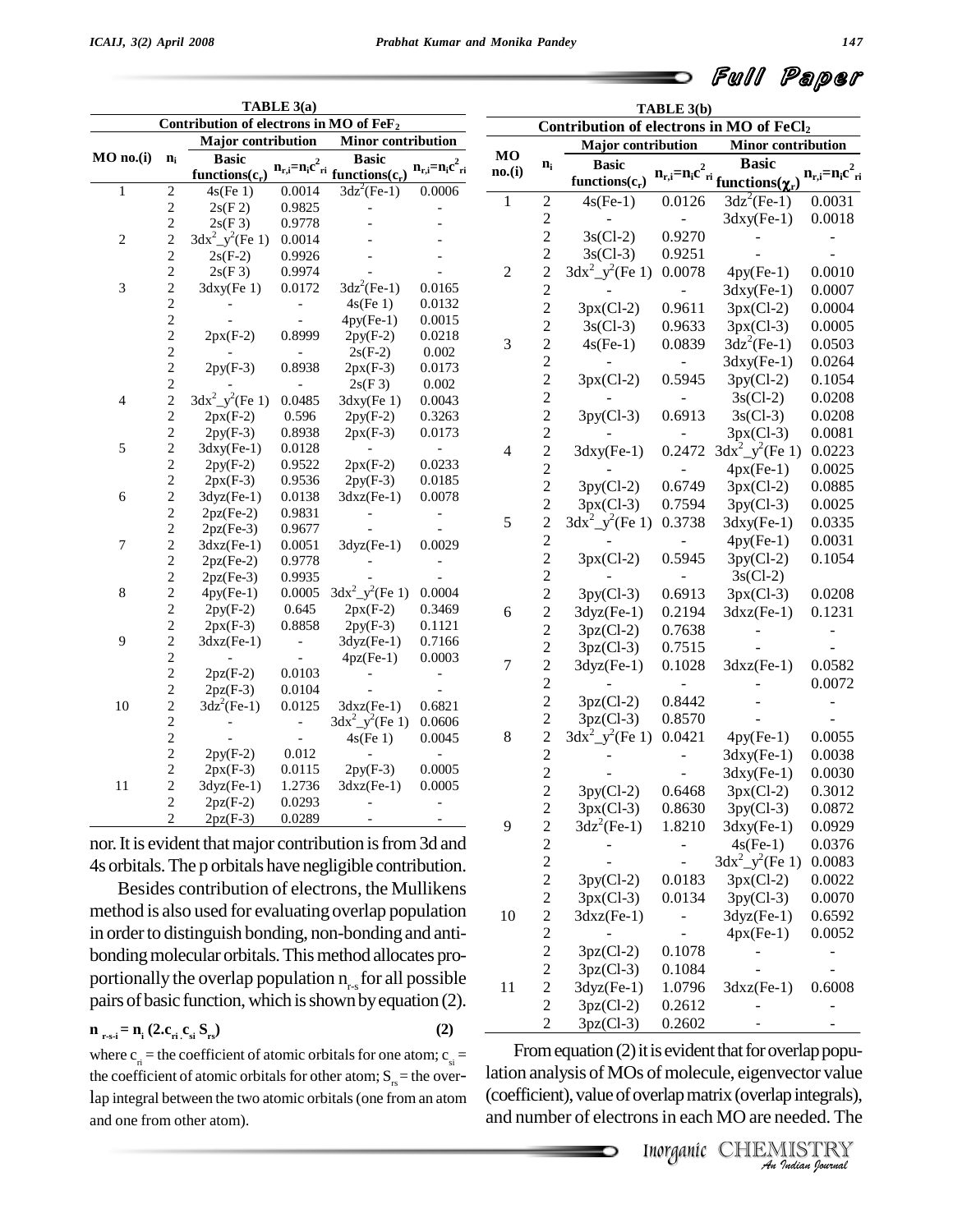| Full Paper c |  |
|--------------|--|
|--------------|--|

|                |                              |                                          | TABLE 3(c)                   |                                                 |                          |                |                                |                                         | TABLE 3(d) |                                           |                          |
|----------------|------------------------------|------------------------------------------|------------------------------|-------------------------------------------------|--------------------------|----------------|--------------------------------|-----------------------------------------|------------|-------------------------------------------|--------------------------|
|                |                              | Contribution of electrons in MO of FeBr2 |                              |                                                 |                          |                |                                | Contribution of electrons in MO of FeI2 |            |                                           |                          |
| MO             |                              | <b>Major</b> contribution                |                              | <b>Minor contribution</b>                       |                          | <b>MO</b>      |                                | <b>Major</b> contribution               |            | Minor contribution                        |                          |
| no.(i)         | $n_i$                        | <b>Basic</b>                             |                              |                                                 | $n_{r,i} = n_i c_{ri}^2$ | no.(i)         | $n_i$                          | <b>Basic</b>                            |            |                                           | $n_{r,i} = n_i c_{ri}^2$ |
|                |                              | functions( $\chi_r$ )                    |                              | $n_{r,i} = n_i c^2_{ri}$ functions ( $\chi_r$ ) |                          |                |                                | functions( $\chi_{r}$ )                 |            | $n_{r,i}=n_i c^2$ ri functions $(\chi_r)$ |                          |
| 1              | $\overline{c}$               | $4s(Fe-1)$                               | 0.0191                       | $3dz^2$ (Fe-1)                                  | 0.0053                   | 1              | $\sqrt{2}$                     | $4s(Fe-1)$                              | 0.0387     | $3dz^2$ (Fe-1)                            | 0.0128                   |
|                | $\overline{c}$               |                                          |                              | $3$ dxy $(Fe-1)$                                | 0.0030                   |                | $\sqrt{2}$                     |                                         |            | $3$ dxy $(Fe-1)$                          | 0.0072                   |
|                | $\overline{c}$               | $4s(Br-2)$                               | 0.9180                       |                                                 |                          |                | $\sqrt{2}$                     | $5s(I-2)$                               | 0.8765     | $5px(I-2)$                                | 0.0003                   |
|                | $\overline{c}$               | $4s(Br-3)$                               | 0.0092                       |                                                 |                          |                | $\boldsymbol{2}$               | $5s(I-3)$                               | 0.8749     | $5py(I-3)$                                | 0.0004                   |
| $\overline{c}$ | $\overline{c}$               | $3dx^2$ $y^2$ (Fe 1)                     | 0.0129                       | $3$ dxy(Fe-1)                                   | 0.0012                   | $\overline{c}$ | $\overline{c}$                 | $3dx^2 - y^2$ (Fe 1)                    | 0.0320     | $4py(Fe-1)$                               | 0.0360                   |
|                | $\overline{c}$               |                                          |                              | $4px(Fe-1)$                                     | 0.0010                   |                | $\overline{c}$                 | $5s(I-2)$                               | 0.9275     |                                           |                          |
|                | $\overline{\mathbf{c}}$      | $4s(Br-2)$                               | 0.9519                       | $4px(Br-2)$                                     | 0.0002                   |                | $\overline{c}$                 | $5s(I-3)$                               | 0.9292     |                                           |                          |
|                | $\overline{\mathbf{c}}$      | $4s(Br-3)$                               | 0.9533                       | $4py(Br-3)$                                     | 0.0003                   | 3              | $\sqrt{2}$                     | $3dz^2$ (Fe-1)                          | 0.1632     | $3dxz(Fe-1)$                              | 0.1457                   |
| 3              | $\overline{c}$               | $3dz^2$ (Fe-1)                           | 0.1260                       | $3$ dxy $(Fe-1)$                                | 0.1146                   |                | $\overline{c}$                 |                                         |            | $4s(Fe-1)$                                | 0.0873                   |
|                | $\overline{\mathbf{c}}$      |                                          |                              | $4s(Fe-1)$                                      | 0.0899                   |                | $\overline{c}$                 |                                         |            | $3dx^2$ $y^2$ (Fe 1)                      | 0.0130                   |
|                | $\overline{\mathbf{c}}$      | $4px(Br-2)$                              | 0.5849                       | $4py(Br-2)$                                     | 0.0324                   |                | $\sqrt{2}$                     | $5px(I-2)$                              | 0.5506     | $5s(I-2)$                                 | 0.0518                   |
|                | $\overline{\mathbf{c}}$      |                                          |                              | $4s(Br-2)$                                      | 0.0267                   |                | $\sqrt{2}$                     |                                         |            | $5py(I-2)$                                | 0.0290                   |
|                | $\overline{\mathbf{c}}$      | $4py(Br-3)$                              | 0.6145                       | $4s(Br-3)$                                      | 0.0267                   |                | $\sqrt{2}$                     | $5py(I-3)$                              | 0.5767     | $5s(I-3)$                                 | 0.0518                   |
|                | $\overline{\mathbf{c}}$      |                                          |                              | $4px(Br-3)$                                     | 0.2218                   | $\overline{4}$ | $\overline{c}$                 | $3dx^2$ $y^2$ (Fe 1)                    | 0.6905     | $3$ dxy(Fe-1)                             | 0.0620                   |
| 4              | $\overline{c}$               | $3dx^2$ $y^2$ (Fe 1)                     | 0.5869                       | $3$ dxy(Fe-1)                                   | 0.0526                   |                | $\overline{c}$                 | $5px(I-2)$                              | 0.3332     | $5py(I-2)$                                | 0.1577                   |
|                | $\overline{\mathbf{c}}$      | $4px(Br-2)$                              | 0.3640                       | $4py(Br-2)$                                     | 0.1859                   |                | $\overline{c}$                 |                                         |            | $5s(I-2)$                                 | 0.0268                   |
|                | $\overline{c}$               |                                          |                              | $4s(Br-2)$                                      | 0.0136                   |                | $\overline{c}$                 | $5py(I-3)$                              | 0.4452     | $5px(I-3)$                                | 0.0460                   |
|                | $\overline{\mathbf{c}}$      | $4py(Br-3)$                              | 0.4924                       | $4px(Br-3)$                                     | 0.0574                   |                | $\overline{c}$                 |                                         |            | $5s(I-3)$                                 | 0.0268                   |
|                | $\overline{\mathbf{c}}$      |                                          |                              | $4s(Br-3))$                                     | 0.0136                   | 5              | $\sqrt{2}$                     | $3$ dxy $(Fe-1)$                        | 0.5882     | $3dz^2$ (Fe-1)                            | 0.0613                   |
| 5              | $\overline{c}$               | $3$ dxy(Fe-1)                            |                              | 0.4144 $3dx^2-y^2$ (Fe 1)                       | 0.0371                   |                | $\sqrt{2}$                     |                                         |            | $3dx^2 - y^2$ (Fe 1)                      | 0.0501                   |
|                | $\overline{\mathbf{c}}$      |                                          |                              | $3dz^2$ (Fe-1)                                  | 0.0266                   |                | $\overline{c}$                 |                                         |            | $4s(Fe-1)$                                | 0.0158                   |
|                | $\overline{c}$               |                                          |                              | $4s(Fe-1)$                                      | 0.0124                   |                | $\sqrt{2}$                     | $5py(I-2)$                              | 0.5641     | $5px(I-2)$                                | 0.0087                   |
|                | $\overline{c}$               | $4py(Br-2)$                              | 0.6434                       | $4px(Br-2)$                                     | 0.0155                   |                | $\sqrt{2}$                     | $5px(I-3)$                              | 0.5567     | $5py(I-3)$                                | 0.0160                   |
|                | $\overline{\mathbf{c}}$      | $4px(Br-3)$                              | 0.6464                       | $4py(Br-3)$                                     | 0.0125                   | 6              | $\overline{c}$                 | $3dyz(Fe-1)$                            | 0.5622     | $3dxz(Fe-1)$                              | 0.3122                   |
| 6              | $\overline{c}$               | $3dyz(Fe-1)$                             | 0.4164                       | $3dxz(Fe-1)$                                    | 0.2313                   |                | $\sqrt{2}$                     | $5pz(I-2)$                              | 0.4990     |                                           |                          |
|                | $\overline{c}$               | $4pz(Br-2)$                              | 0.6037                       |                                                 |                          |                | $\sqrt{2}$                     | $5pz(I-2)$                              | 0.4976     |                                           |                          |
|                | $\overline{\mathbf{c}}$      | $4pz(Br-3)$                              | 0.6019                       |                                                 |                          | 7              | $\overline{c}$                 | $3dxz(Fe-1)$                            | 0.5002     |                                           |                          |
| 7              | $\overline{c}$               | $3dxz(Fe-1)$                             | 0.2966                       | $3dyz(Fe-1)$                                    | 0.1647                   |                | $\overline{c}$                 |                                         |            | $4pz(Fe-1)$                               | 0.0033                   |
|                | $\overline{c}$               |                                          |                              | $4pz(Fe-1)$                                     | 0.0052                   |                | $\sqrt{2}$                     | $5pz(I-2)$                              | 0.5578     |                                           |                          |
|                | $\overline{\mathbf{c}}$      | $4pz(Br-2)$                              | 0.7064                       |                                                 |                          |                | $\boldsymbol{2}$               | $5pz(I-3)$                              | 0.5593     |                                           |                          |
|                | $\overline{\mathbf{c}}$      | $4pz(Br-3)$                              | 0.7083                       |                                                 |                          | $\,8\,$        | $\overline{c}$                 | $3dx^2$ $y^2$ (Fe 1)                    | 0.0207     | $4s(Fe-1)$                                | 0.0074                   |
| 8              | $\overline{c}$               | $3dx^2$ $y^2$ (Fe 1)                     | 0.0195                       | $4py(Fe-1)$                                     | 0.0073                   |                | $\overline{c}$                 |                                         |            | $4px(Fe-1)$                               | 0.0041                   |
|                | $\overline{c}$               |                                          |                              | $4px(Fe-1)$                                     | 0.0040                   |                | $\overline{c}$                 | $5py(I-2)$                              | 0.5923     | $5px(I-2)$                                | 0.3643                   |
|                | $\overline{c}$               | $4py(Br-2)$                              | 0.5856                       | $4px(Br-2)$                                     | 0.3695                   |                | $\overline{c}$                 | $5px(I-3)$                              | 0.8297     |                                           | 0.1277                   |
|                | $\overline{\mathbf{c}}$      | $4px(Br-3)$                              | 0.8243                       | $4py(Br-3)$                                     | 0.1317                   | 9              | $\overline{c}$                 | $3dz^2$ (Fe-1)                          | 1.6399     | $5py(I-3)$<br>$4s(Fe-1)$                  | 0.0624                   |
| 9              | $\overline{\mathbf{c}}$      | $3dz^2$ (Fe-1)                           | 1.7076                       | $3$ dxy $(Fe-1)$                                | 0.0886                   |                | $\boldsymbol{2}$               |                                         |            | $3$ dxy(Fe-1)                             | 0.0599                   |
|                | $\overline{c}$               |                                          |                              | $4s(Fe-1)$                                      | 0.0005                   |                | $\sqrt{2}$                     |                                         |            | $3dx^2$ $y^2$ (Fe 1)                      | 0.0054                   |
|                | $\overline{c}$               |                                          |                              | $3dx^2$ $y^2$ (Fe 1) 0.0079                     |                          |                |                                |                                         |            |                                           |                          |
|                | $\overline{c}$               | $4py(Br-2)$                              | 0.0612                       |                                                 |                          |                | $\mathbf{2}$<br>$\overline{2}$ | $5py(I-2)$                              | 0.0966     | $5px(I-2)$                                | 0.0118                   |
|                |                              |                                          | 0.0078                       |                                                 | 0.0447<br>0.0243         |                |                                | $5px(I-3)$                              | 0.0710     | $5py(I-3)$                                | 0.0374                   |
|                | $\overline{c}$               | $4px(Br-3)$                              |                              | $3dyz(Fe-1)$                                    |                          | 10             |                                | $3dxz(Fe-1)$                            | 0.7878     | $3dyz(Fe-1)$                              | 0.4371                   |
| 10             | $\overline{\mathbf{c}}$      | $3dxz(Fe-1)$                             | 0.9921                       |                                                 | 0.5504                   |                | $\overline{c}$                 |                                         |            | $4pz(Fe-1)$                               | 0.0052                   |
|                | $\overline{c}$               |                                          | $\qquad \qquad \blacksquare$ | $4pz(Fe-1)$                                     | 0.0052                   |                | $\boldsymbol{2}$               | $5pz(I-2)$                              | 0.4168     |                                           |                          |
|                | $\overline{c}$               | $4pz(Br-2)$                              | 0.2624                       |                                                 |                          |                | $\mathbf{2}$                   | $5pz(I-3)$                              | 0.4177     |                                           | L,                       |
|                | 2                            | $4pz(Br-3)$                              | 0.2628                       |                                                 | $\overline{a}$           | 11             | $\mathbf{2}$                   | $3$ dxy $(Fe-1)$                        | 0.7303     | $3dxz(Fe-1)$                              | 0.4052                   |
| 11             | $\overline{c}$               | $3dyz(Fe-1)$                             | 0.8791                       | $3dxz(Fe-1)$                                    | 0.4879                   |                | $\sqrt{2}$                     | $5pz(I-2)$                              | 0.5090     |                                           |                          |
|                | $\overline{\mathbf{c}}$<br>2 | $4pz(Br-2)$<br>$4pz(Br-3)$               | 0.4075<br>0.4068             | $- - - -$                                       | ----<br>----             |                | 2                              | $5pz(I-3)$                              | 0.5082     | $\overline{\phantom{a}}$                  |                          |

eigenvector and overlap integral value for halides of iron one mo *Indian*<br> *Indian Indian*<br> *Indian*<br> *Inorganic* CHEMISTRY<br> *Inorganic* CHEMISTRY have been taken from TABLE 1a-d and TABLE 4a-d respectivelyand the number of electron istaken astwo for all 11 MOs. With the help of these, TABLE 5 is

constructed for overlap population contribution  $n_{r-s-i}$  of one molecular orbital of FeF $_2$ . 17 such TABLES are constructed for 17 molecular orbitals of each halide, but only 11TABLES are considered and remaining 6 having no electrons are left out. In this way, there will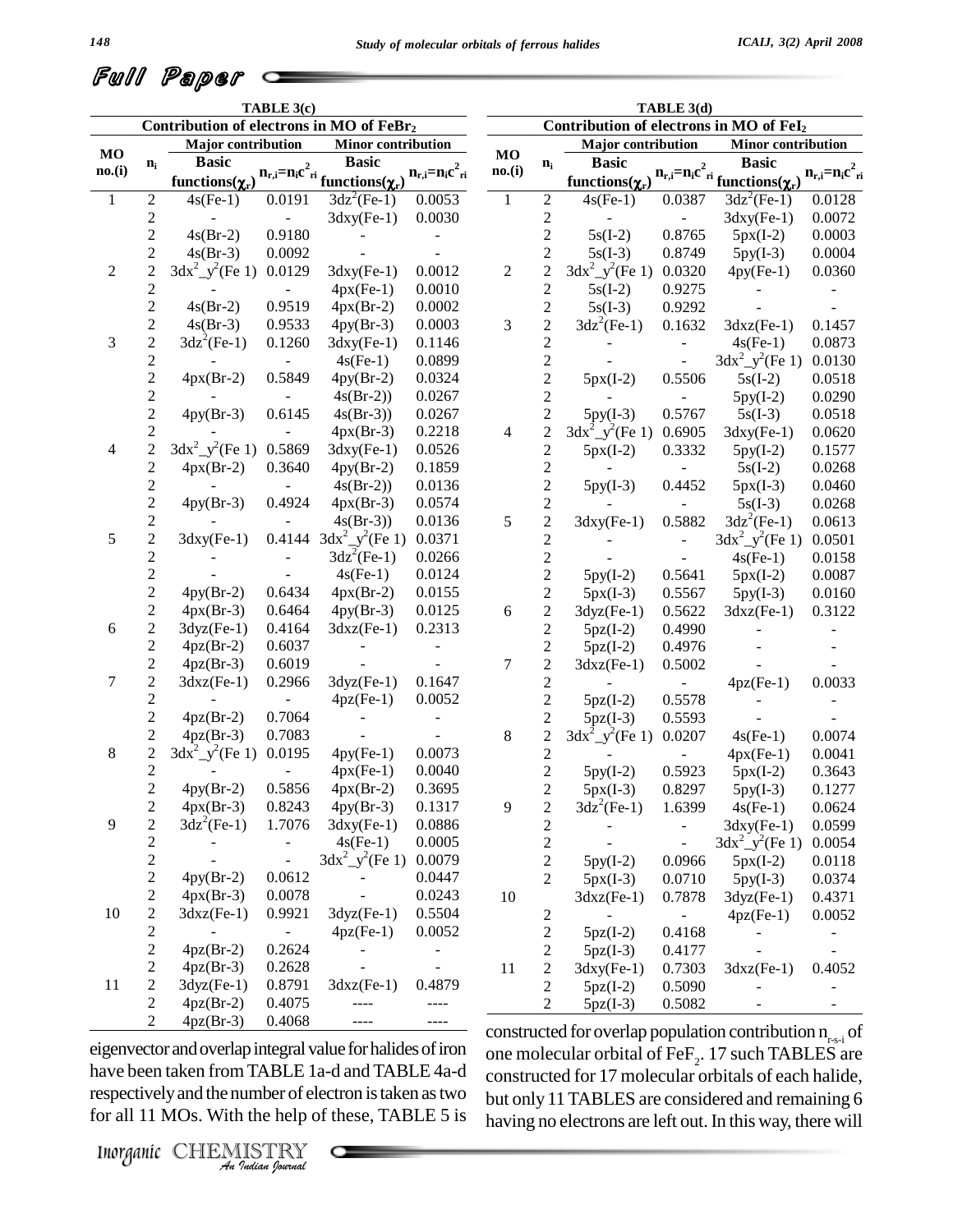

|       |                           |        |                                                                  |        |                                                                                                                                         |         |        | TABLE 4(a)                                   |        |       |        |          |        |       |        |          |        |
|-------|---------------------------|--------|------------------------------------------------------------------|--------|-----------------------------------------------------------------------------------------------------------------------------------------|---------|--------|----------------------------------------------|--------|-------|--------|----------|--------|-------|--------|----------|--------|
|       |                           |        |                                                                  |        |                                                                                                                                         |         |        | Overlap matrix (overlap integrals) of $FeF2$ |        |       |        |          |        |       |        |          |        |
| AO, S | 4s                        | $4p_x$ | $4p_v$                                                           | $4p_z$ | $3dx^2 - y^2$                                                                                                                           | $3dz^2$ | 3dxy   | 3dxz                                         | 3dyz   | 2s    | $2p_x$ | $2p_{y}$ | $2p_z$ | 2s    | $2p_x$ | $2p_{v}$ | $2p_z$ |
|       | $Fe-1$                    | Fe-1   | $Fe-1$                                                           | $Fe-1$ | $Fe-1$                                                                                                                                  | $Fe-1$  | $Fe-1$ | Fe-1                                         | $Fe-1$ | $F-2$ | $F-2$  | $F-2$    | $F-2$  | $F-3$ | $F-3$  | $F-3$    | $F-3$  |
|       | 4s Fe-1 1.0000            |        |                                                                  |        |                                                                                                                                         |         |        |                                              |        |       |        |          |        |       |        |          |        |
| 4px   | Fe-1 -0.0000 1.0000       |        |                                                                  |        |                                                                                                                                         |         |        |                                              |        |       |        |          |        |       |        |          |        |
| 4py   | Fe-1-0.0000 0.0000 1.0000 |        |                                                                  |        |                                                                                                                                         |         |        |                                              |        |       |        |          |        |       |        |          |        |
| 4pz   |                           |        | Fe-1 0.0000 0.0000 0.0000 1.0000                                 |        |                                                                                                                                         |         |        |                                              |        |       |        |          |        |       |        |          |        |
|       |                           |        | $3dx^2$ y <sup>2</sup> Fe-1 -0.0000 0.0000 -0.0000 0.0000 1.0000 |        |                                                                                                                                         |         |        |                                              |        |       |        |          |        |       |        |          |        |
|       |                           |        |                                                                  |        | $3dz^2$ Fe-1 -0.0000 -0.0000 -0.0000 0.0000 0.0000 1.0000                                                                               |         |        |                                              |        |       |        |          |        |       |        |          |        |
|       |                           |        |                                                                  |        | 3dxy Fe-1-0.0000-0.0000-0.0000 0.0000-0.0000-0.0000 1.0000                                                                              |         |        |                                              |        |       |        |          |        |       |        |          |        |
|       |                           |        |                                                                  |        | 3dxz Fe-1 0.0000 0.0000 0.0000 -0.0000 0.0000 0.0000 0.0000 1.0000                                                                      |         |        |                                              |        |       |        |          |        |       |        |          |        |
|       |                           |        |                                                                  |        | 3dyz Fe-1 0.0000 0.0000 0.0000 -0.0000 0.0000 -0.0000 0.0000 -0.0000 1.0000                                                             |         |        |                                              |        |       |        |          |        |       |        |          |        |
| 2s    |                           |        |                                                                  |        | F-2 0.1938 0.2756 0.1131 0.0001 0.0726 -0.0589 0.0717 0.0000 0.0000 1.0000                                                              |         |        |                                              |        |       |        |          |        |       |        |          |        |
| 2px   |                           |        |                                                                  |        | $F-2$ $-0.1355 -0.1722 -0.1038 -0.0001 -0.0486 -0.0514 -0.0775 -0.0000 -0.0000 -0.0000 -1.0000$                                         |         |        |                                              |        |       |        |          |        |       |        |          |        |
| 2py   |                           |        |                                                                  |        | F-2 -0.0556 -0.1038 0.0381 -0.0000 -0.0621 0.0211 0.0109 -0.0000 0.0000 -0.0000 -0.0000 1.0000                                          |         |        |                                              |        |       |        |          |        |       |        |          |        |
| 2pz   |                           |        |                                                                  |        | $F-2 -0.0000 -0.0001 -0.0000$ $0.0807 -0.0000$ $0.0000 -0.0000$ $0.0514$ $0.0211$ $0.0000$ $0.0000$ $0.0000$ $1.0000$                   |         |        |                                              |        |       |        |          |        |       |        |          |        |
| 2s    |                           |        |                                                                  |        | F-3 0.1935 -0.0294 -0.2960 0.0001 -0.0999 -0.0588 0.0200 -0.0000 -0.0001 0.0005 -0.0005 -0.0006 0.0000 1.0000                           |         |        |                                              |        |       |        |          |        |       |        |          |        |
| 2px   |                           |        |                                                                  |        | $F-3$ 0.0144 0.0777 -0.0290 0.0000 -0.0201 -0.0055 -0.0522 0.0000 -0.0000 0.0005 -0.0004 -0.0006 0.0000 -0.0000 1.0000                  |         |        |                                              |        |       |        |          |        |       |        |          |        |
| 2py   |                           |        |                                                                  |        | F-3 0.1456 -0.0290 -0.2118 0.0001 -0.0927 -0.0552 0.0242 0.0000 -0.0001 0.0006 -0.0006 -0.0007 0.0000 0.0000 0.0000                     |         |        |                                              |        |       |        |          |        |       |        | 1.0000   |        |
| 2pz   |                           |        |                                                                  |        | F-3 -0.0000 0.0000 0.0000 0.0001 0.0806 0.0000 0.0000 -0.0000 -0.00055 -0.0551 -0.0000 0.0000 0.0000 0.0000 0.0000 0.0000 0.0000 1.0000 |         |        |                                              |        |       |        |          |        |       |        |          |        |

### **TABLE 4(b)**

|                 |                                                                                                                                                |        |             |        |               |         |               | Overlap matrix (overlap integrals) of $FeCl2$ |             |        |          |               |        |        |        |        |        |
|-----------------|------------------------------------------------------------------------------------------------------------------------------------------------|--------|-------------|--------|---------------|---------|---------------|-----------------------------------------------|-------------|--------|----------|---------------|--------|--------|--------|--------|--------|
| AO,s            | 4s                                                                                                                                             | $4p_x$ | $4p_v$      | $4p_z$ | $3dx^2 - y^2$ | $3dz^2$ | 3dxy          | 3dxz                                          | 3dyz        | 3s     | $3p_x$   | $3p_y$        | $3p_z$ | 3s     | $3p_x$ | $3p_y$ | $3p_z$ |
|                 | Fe-1                                                                                                                                           | Fe-1   | <b>Fe-1</b> | Fe-1   | $_{\rm Fe-1}$ | $Fe-1$  | $_{\rm Fe-1}$ | $Fe-1$                                        | <b>Fe-1</b> | $Cl-2$ | $Cl-2$   | $Cl-2$        | $CL-2$ | $Cl-3$ | $CL-3$ | $CL-3$ | $Cl-3$ |
| 4s              | Fe-1 1.0000                                                                                                                                    |        |             |        |               |         |               |                                               |             |        |          |               |        |        |        |        |        |
| 4px             | Fe-1 0.0000                                                                                                                                    | 1.0000 |             |        |               |         |               |                                               |             |        |          |               |        |        |        |        |        |
| 4py             | Fe-1 0.0000 -0.0000 1.0000                                                                                                                     |        |             |        |               |         |               |                                               |             |        |          |               |        |        |        |        |        |
| 4 <sub>pz</sub> | Fe-1 0.0000 0.0000 0.0000 1.0000                                                                                                               |        |             |        |               |         |               |                                               |             |        |          |               |        |        |        |        |        |
|                 | $3dx^2$ y <sup>2</sup> Fe-1 -0.0000 0.0000 -0.0000 0.0000 1.0000                                                                               |        |             |        |               |         |               |                                               |             |        |          |               |        |        |        |        |        |
|                 | $3dz^2$ Fe-1 -0.0000 -0.0000 -0.0000 0.0000 0.0000                                                                                             |        |             |        |               | 1.0000  |               |                                               |             |        |          |               |        |        |        |        |        |
|                 | 3dxy Fe-1 -0.0000 -0.0000 0.0000 0.0000 0.0000 -0.0000 1.0000                                                                                  |        |             |        |               |         |               |                                               |             |        |          |               |        |        |        |        |        |
|                 | 3dxz Fe-1 0.0000 0.0000 0.0000 0.0000 0.0000 -0.0000 0.0000                                                                                    |        |             |        |               |         |               | -1.0000                                       |             |        |          |               |        |        |        |        |        |
|                 | 3dyz Fe-1 0.0000 0.0000 0.0000 -0.0000 0.0000 0.0000 0.0000 -0.0000 1.0000                                                                     |        |             |        |               |         |               |                                               |             |        |          |               |        |        |        |        |        |
| 3s              | $Cl-2$ 0.2217 0.2923 0.1172 0.0001 0.0669 -0.0534 0.0638 0.0000 0.0000                                                                         |        |             |        |               |         |               |                                               |             | 1.0000 |          |               |        |        |        |        |        |
| 3px             | $Cl-2$ $-0.3066$ $-0.3040$ $-0.1872$ $-0.0001$ $-0.0541$ $0.0612$ $-0.0969$ $-0.0001$ $-0.0000$ $0.0000$                                       |        |             |        |               |         |               |                                               |             |        | -1.0000  |               |        |        |        |        |        |
| 3py             | $C1-2$ $-0.1229$ $-0.1872$ $0.0881$ $-0.0000$ $-0.0870$ $0.0245$ $0.0296$ $-0.0000$ $0.0000$ $-0.0000$ $-0.0000$ $1.0000$                      |        |             |        |               |         |               |                                               |             |        |          |               |        |        |        |        |        |
| 3p <sub>Z</sub> | $Cl-2$ $-0.0001$ $-0.0001$ $-0.0000$ $0.1631$ $-0.0000$ $0.0000$ $-0.0000$ $0.0815$ $0.0327$ $0.0000$                                          |        |             |        |               |         |               |                                               |             |        | - 0.0000 | 0.0000 1.0000 |        |        |        |        |        |
|                 | $C1-3$ 0.2215 -0.0284 -0.3134 0.0001 -0.0908 -0.0533 0.0166 -0.0000 -0.0000 0.0034 -0.0097 -0.0130 0.0000 1.0000                               |        |             |        |               |         |               |                                               |             |        |          |               |        |        |        |        |        |
| 3px             | Cl-3 0.0298 0.1585 -0.0487 0.0000 -0.0258 -0.0059 -0.0841 0.0000 -0.0000 0.0097 -0.0127 -0.0263 0.0000 0.0000 1.0000                           |        |             |        |               |         |               |                                               |             |        |          |               |        |        |        |        |        |
| 3py             | $C1-3$ 0.3288 $-0.0487$ $-0.3745$ 0.0001 $-0.1105$ $-0.0657$ 0.0282 $-0.0000$ $-0.0001$ 0.0130 $-0.0263$ $-0.0284$ 0.0000 0.0000 0.0000 1.0000 |        |             |        |               |         |               |                                               |             |        |          |               |        |        |        |        |        |
| 3pz             | $C1-3$ $-0.0001$ 0.0000 0.0001 0.1629 0.0001 0.0001 -0.0000 -0.0079 -0.0874 -0.0000 0.0000 0.0000 0.0069 0.0000 0.0000 0.0000 1.0000           |        |             |        |               |         |               |                                               |             |        |          |               |        |        |        |        |        |

|                 | TABLE 4(c) |                                                                 |                                               |             |        |               |         |        |                                                                                                                                  |        |         |        |        |        |        |        |        |        |
|-----------------|------------|-----------------------------------------------------------------|-----------------------------------------------|-------------|--------|---------------|---------|--------|----------------------------------------------------------------------------------------------------------------------------------|--------|---------|--------|--------|--------|--------|--------|--------|--------|
|                 |            |                                                                 | Overlap matrix (overlap integrals) of $FeBr2$ |             |        |               |         |        |                                                                                                                                  |        |         |        |        |        |        |        |        |        |
| AO,s            |            | 4s                                                              | $4p_x$                                        | $4p_v$      | $4p_z$ | $3dx^2$ $y^2$ | $3dz^2$ | 3dxy   | 3dxz                                                                                                                             | 3dyz   | 4s      | 4px    | 4py    | 4pz    | 4s     | 4px    | 4py    | 4pz    |
|                 |            | $_{\rm Fe-1}$                                                   | $Fe-1$                                        | <b>Fe-1</b> | $Fe-1$ | $Fe-1$        | $Fe-1$  | $Fe-1$ | $Fe-1$                                                                                                                           | $Fe-1$ | $Br-2$  | $Br-2$ | $Br-2$ | $Br-2$ | $Br-3$ | $Br-3$ | $Br-3$ | $Br-3$ |
| 4s.             |            | Fe-1 1.0000                                                     |                                               |             |        |               |         |        |                                                                                                                                  |        |         |        |        |        |        |        |        |        |
| 4px             |            | Fe-1 0.0000 1.0000                                              |                                               |             |        |               |         |        |                                                                                                                                  |        |         |        |        |        |        |        |        |        |
| 4py             |            | Fe-1 -0.0000 -0.0000 1.0000                                     |                                               |             |        |               |         |        |                                                                                                                                  |        |         |        |        |        |        |        |        |        |
| 4pz             |            | Fe-1 0.0000 0.0000 0.0000 1.0000                                |                                               |             |        |               |         |        |                                                                                                                                  |        |         |        |        |        |        |        |        |        |
|                 |            | $3dx^2$ y <sup>2</sup> Fe-1 0.0000 0.0000 -0.0000 0.0000 1.0000 |                                               |             |        |               |         |        |                                                                                                                                  |        |         |        |        |        |        |        |        |        |
|                 |            | $3dz^2$ Fe-1 -0.0000 -0.0000 -0.0000 0.0000 0.0000              |                                               |             |        |               | 1.0000  |        |                                                                                                                                  |        |         |        |        |        |        |        |        |        |
|                 |            | 3dxy Fe-1 -0.0000 0.0000 -0.0000 0.0000 0.0000 0.0000 1.0000    |                                               |             |        |               |         |        |                                                                                                                                  |        |         |        |        |        |        |        |        |        |
|                 |            | 3dxz Fe-1 0.0000 0.0000 0.0000 -0.0000 0.0000 -0.0000 0.0000    |                                               |             |        |               |         |        | -1.0000                                                                                                                          |        |         |        |        |        |        |        |        |        |
|                 |            |                                                                 |                                               |             |        |               |         |        | 3dyz Fe-1 0.0000 0.0000 0.0000 0.0000 0.0000 -0.0000 0.0000 -0.0000 1.0000                                                       |        |         |        |        |        |        |        |        |        |
| 4s              |            |                                                                 |                                               |             |        |               |         |        | Br-2 0.1886 0.2546 0.1021 0.0001 0.0575 -0.0459 0.0550 0.0000 0.0000                                                             |        | -1.0000 |        |        |        |        |        |        |        |
| 4px             |            |                                                                 |                                               |             |        |               |         |        | Br-2 -0.2707 -0.2962 -0.1705 -0.0001 -0.0568 0.0599 -0.0906 -0.0001 -0.0000 -0.0000 1.0000                                       |        |         |        |        |        |        |        |        |        |
| 4 py            |            |                                                                 |                                               |             |        |               |         |        | Br-2 -0.1086 -0.1705 0.0604 -0.0000 -0.0752 0.0240 0.0184 -0.0000 0.0000 -0.0000 0.0000 1.0000                                   |        |         |        |        |        |        |        |        |        |
| 4pz             |            |                                                                 |                                               |             |        |               |         |        | Br-2 -0.0001 -0.0001 -0.0000 0.1287 -0.0000 0.0000 -0.0000 0.0653 0.0262 0.0000 0.0000 0.0000 1.0000                             |        |         |        |        |        |        |        |        |        |
|                 |            |                                                                 |                                               |             |        |               |         |        | Br-3 0.1886 -0.0248 -0.2731 0.0001 -0.0782 -0.0459 0.0143 -0.0000 -0.0000 0.0014 -0.0044 -0.0058 0.0000 1.0000                   |        |         |        |        |        |        |        |        |        |
| 4px             |            |                                                                 |                                               |             |        |               |         |        | Br-3 0.0263 0.1247 -0.0444 0.0000 -0.0225 -0.0058 -0.0671 0.0000 -0.0000 0.0044 -0.0070 -0.0131 0.0000 0.0000 1.0000             |        |         |        |        |        |        |        |        |        |
| 4py             |            |                                                                 |                                               |             |        |               |         |        | Br-3 0.2904 -0.0444 -0.3605 0.0001 -0.1083 -0.0642 0.0263 -0.0000 -0.0001 0.0058 -0.0131 -0.0148 0.0000 -0.0000 -0.0000 1.0000   |        |         |        |        |        |        |        |        |        |
| 4 <sub>DZ</sub> |            |                                                                 |                                               |             |        |               |         |        | Br-3 -0.0001 0.0000 0.0001 0.1287 0.0000 0.0000 -0.0000 -0.0004 -0.0700 -0.0000 0.0000 0.0000 0.0027 0.0000 0.0000 0.0000 1.0000 |        |         |        |        |        |        |        |        |        |

be 44 TABLES for all the four halides. This TABLE constitutes 7 columns as-

**10000 0.0027 0.0000 0.0000 0.0000 1.0000**<br> **II**lumn 3- coefficient of AOs of one<br>
fficient of AOs of other atom  $(c_{si})$ ;<br>
rals between two AOs for different<br>
ralap population contribution  $(n_{r+si})$ .<br> **INOTAALISTRY** of iron and halogens; Column 3-coefficient of AOs of one atom  $(c_{\rm ri})$ ; Column 5-coefficient of AOs of other atom  $(c_{\rm si})$ ; Column 6- overlap integrals between two AOs for different atoms  $(S<sub>rs</sub>)$ ; Column 7-overlap population contribution (n  $_{rs-i}$ ).

Column 1- number of electron  $(n_i)$  Column 2,4- atomic orbitals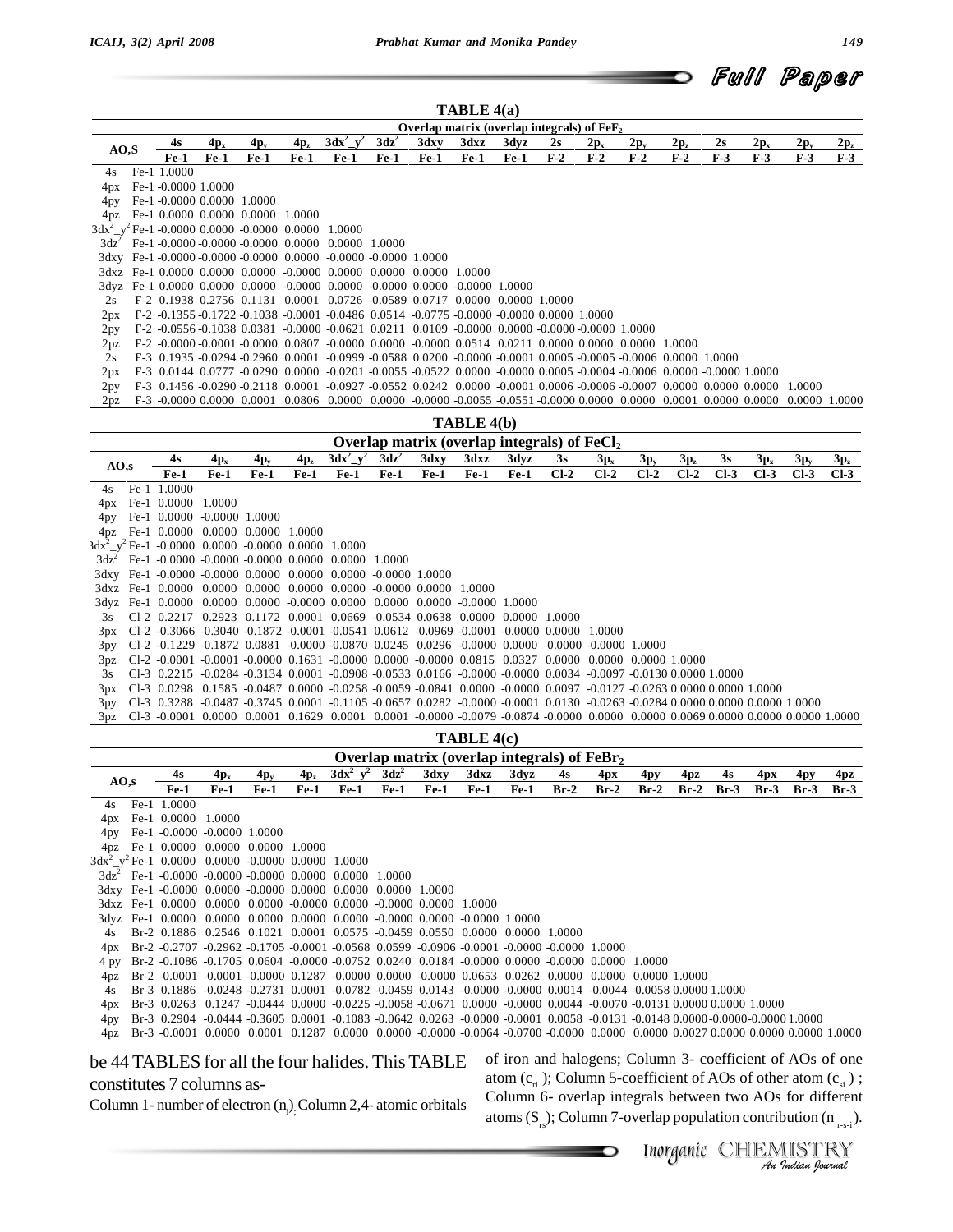| Full Paper <i>c</i> |  |
|---------------------|--|
|                     |  |

|                                                      |         | TABLE 4(d)                                                       |        |        |        |                                                                                                                                                                        |         |        |        |        |        |        |                      |        |       |        |        |        |  |
|------------------------------------------------------|---------|------------------------------------------------------------------|--------|--------|--------|------------------------------------------------------------------------------------------------------------------------------------------------------------------------|---------|--------|--------|--------|--------|--------|----------------------|--------|-------|--------|--------|--------|--|
| Overlap matrix (overlap integrals) of $\text{FeI}_2$ |         |                                                                  |        |        |        |                                                                                                                                                                        |         |        |        |        |        |        |                      |        |       |        |        |        |  |
| AO,s                                                 |         | 4s                                                               | $4p_x$ | $4p_y$ | $4p_z$ | $3dx^2$ $y^2$                                                                                                                                                          | $3dz^2$ | 3dxy   | 3dxz   | 3dyz   | 5s     | $5p_x$ | $5p_y$               | $5p_z$ | 5s    | $5p_x$ | $5p_y$ | $5p_z$ |  |
|                                                      |         | $Fe-1$                                                           | $Fe-1$ | $Fe-1$ | $Fe-1$ | $Fe-1$                                                                                                                                                                 | $Fe-1$  | $Fe-1$ | $Fe-1$ | $Fe-1$ | $I-2$  | $I-2$  | $I-2$                | $I-2$  | $I-3$ | $I-3$  | $I-3$  | $I-3$  |  |
|                                                      | 4s Fe-1 | 1.0000                                                           |        |        |        |                                                                                                                                                                        |         |        |        |        |        |        |                      |        |       |        |        |        |  |
| 4px                                                  | $Fe-1$  | 0.0000                                                           | 1.0000 |        |        |                                                                                                                                                                        |         |        |        |        |        |        |                      |        |       |        |        |        |  |
| 4py                                                  |         | Fe-1 -0.0000 0.0000 1.0000                                       |        |        |        |                                                                                                                                                                        |         |        |        |        |        |        |                      |        |       |        |        |        |  |
| 4 <sub>pz</sub>                                      |         | Fe-1 0.0000 0.0000 0.0000 1.0000                                 |        |        |        |                                                                                                                                                                        |         |        |        |        |        |        |                      |        |       |        |        |        |  |
|                                                      |         | $3dx^2$ y <sup>2</sup> Fe-1 0.0000 -0.0000 -0.0000 0.0000 1.0000 |        |        |        |                                                                                                                                                                        |         |        |        |        |        |        |                      |        |       |        |        |        |  |
|                                                      |         |                                                                  |        |        |        | $3dz^2$ Fe-1 -0.0000 -0.0000 -0.0000 0.0000 -0.0000 1.0000                                                                                                             |         |        |        |        |        |        |                      |        |       |        |        |        |  |
|                                                      |         |                                                                  |        |        |        | 3dxy Fe-1 -0.0000 0.0000 -0.0000 0.0000 0.0000 0.0000 1.0000                                                                                                           |         |        |        |        |        |        |                      |        |       |        |        |        |  |
|                                                      |         |                                                                  |        |        |        | 3dxz Fe-1 0.0000 0.0000 0.0000 -0.0000 -0.0000 -0.0000 0.0000                                                                                                          |         |        | 1.0000 |        |        |        |                      |        |       |        |        |        |  |
|                                                      |         | 3dyz Fe-1 0.0000                                                 |        |        |        | $0.0000$ $0.0000$ $0.0000$ $0.0000$ $-0.0000$ $-0.0000$ $-0.0000$ $1.0000$                                                                                             |         |        |        |        |        |        |                      |        |       |        |        |        |  |
| 5s                                                   | $I-2$   | 0.1779                                                           |        |        |        | $0.2351$ $0.0941$ $0.0001$ $0.0504$ $-0.0402$ $0.0480$ $0.0000$ $0.0000$                                                                                               |         |        |        |        | 1.0000 |        |                      |        |       |        |        |        |  |
| 5px                                                  |         |                                                                  |        |        |        | I-2 -0.2598 -0.2904 -0.1605 -0.0001 -0.0541 0.0551 -0.0814 -0.0000 -0.0000 -0.0000 1.0000                                                                              |         |        |        |        |        |        |                      |        |       |        |        |        |  |
| 5py                                                  |         |                                                                  |        |        |        | I-2 -0.1040 -0.1605 0.0464 -0.0000 -0.0649 0.0220 0.0128 -0.0000 0.0000 0.0000 0.0000 1.0000                                                                           |         |        |        |        |        |        |                      |        |       |        |        |        |  |
| 5pz                                                  | $1-2$   |                                                                  |        |        |        | $-0.0001$ $-0.0001$ $-0.0000$ $0.1106$ $-0.0000$ $0.0000$ $-0.0000$ $0.0504$ $0.0216$ $0.0000$                                                                         |         |        |        |        |        |        | 0.0000 0.0000 1.0000 |        |       |        |        |        |  |
| 5s                                                   | $I-3$   | 0.1778                                                           |        |        |        | $-0.0226$ $-0.2522$ $0.0001$ $-0.0684$ $-0.0402$ $0.0124$ $-0.0000$ $-0.0000$ $0.0018$ $-0.0041$ $-0.0055$ $0.0000$ $1.0000$                                           |         |        |        |        |        |        |                      |        |       |        |        |        |  |
| 5px                                                  | $1-3$   |                                                                  |        |        |        | $0.0250$ $0.1068$ -0.0414 0.0000 -0.0194 0.0053 -0.0554 0.0000 -0.0000 0.0041 -0.0060 -0.0109 0.0000 0.0000 1.0000                                                     |         |        |        |        |        |        |                      |        |       |        |        |        |  |
| 5py                                                  | $I-3$   |                                                                  |        |        |        | $0.2786 - 0.0414 - 0.3509 - 0.0001 - 0.0997 - 0.0590 - 0.0233 - 0.0000 - 0.0001 - 0.0055 - 0.0109 - 0.0126 - 0.0000 - 0.0000 - 0.0000 - 0.0000$                        |         |        |        |        |        |        |                      |        |       |        |        |        |  |
| 5pz                                                  | $I-3$   |                                                                  |        |        |        | $-0.0001$ $0.0000$ $0.0001$ $0.1106$ $0.0000$ $0.0000$ $-0.0000$ $-0.0052$ $-0.0579$ $-0.0000$ $0.0000$ $0.0000$ $0.0000$ $0.0021$ $0.0000$ $0.0000$ $0.0000$ $1.0000$ |         |        |        |        |        |        |                      |        |       |        |        |        |  |

The possible overlap between the variousAOs of metal and halogens in each molecular orbital will be 88, nitude of overlap between the AOs represented in colas described below-

8 overlap- 4s AO of iron with ns,  $np_x$ ,  $np_y$ ,  $np_z$  AOs of both of overlaphalogens; 8 overlap- 4px AO of iron with ns,  $np_x$ ,  $np_y$ ,  $np_z$  AOs ues of both halogens; 8 overlap- 4py AO of iron with ns,  $np_x$ ,  $np_y$ , np<sub>z</sub> AOs of both halogens; 8 overlap- 4pz AO of iron with ns, np<sub>z</sub>, np<sub>z</sub>, p<sub>y</sub>, np<sub>z</sub> AOs of both halogens; 8 overlap- 3d<sub>x<sup>2</sup>-y</sub><sup>2</sup> AO of gible i iron with ns,  $np_x$ ,  $np_y$ ,  $np_z$ iron with ns, np<sub>x</sub>, np<sub>x</sub>, np<sub>z</sub> AOs of both halogens; 8 overlap-<br>3d<sub>z</sub><sup>2</sup>AO of iron with ns, np<sub>x</sub>, np<sub>x</sub>, np<sub>z</sub>, AOs of both halogens; 8 bital overlap-  $3d_{xy}$  AO of iron with ns,  $np_x$ ,  $np_y$ ,  $np_z$  AOs of both orbita halogens; 8 overlap-  $3d_{xz}AO$  of iron with ns,  $np_x, np_y, np_zAOs$ of both halogens; 8 overlap-  $3d_{yz}$  AO of iron with ns, np<sub>x</sub>, np<sub>y</sub>,  $\frac{P}{4\pi}$ np<sub>z</sub> AOs of both halogens; 4 overlap- ns AO of X-2 with ns,  $\ln p_x$ ,  $np_y$ ,  $np_z$  AOs of X-3; overlap-  $np_x$  AO of X-2 with ns,  $np_x$ , W  $np_y$ ,  $np_z$  AOs of X-3; overlap- $np_y$  AO of X-2 with ns,  $np_x$ ,  $np_y$ , ti  $np_z$  AOs of X-3; overlap-  $np_z$  AO of X-2 with ns,  $np_x$ ,  $np_y$ ,  $np_z$  d AOs of X-3;

Total - 88 overlaps.

For the study of overlap population we have to construct 11TABLES for each halide, each having 88 possible overlaps, but while building up TABLE we have dropped the values of zero eigenvector values (TABLE 1a-d), hence eachTABLE of overlap population contribution differin its number of orbitals. For obtaining the values of overlap population contribution ( $n_{r-s-i}$ ), we have to discuss each TABLE separarately, but for brevity we here discuss TABLE 5 for molecular orbital number 1 of iron fluoride only.

This TABLE has 45 possible overlaps, out of which cept. *Indian Indian*<br> *In Indian Indian*<br> *In column 3,i.e.*  $c_n$ . Column 5 is the coeficient values of ferrous orbitals<br>
or F-2 in column 3,i.e.  $c_n$ . Column 5 is the coeficient<br> *Inorganic* CHEMISTRY  $\frac{36}{2}$  provide coefficient values of ferrous orbitals and 9 for F-2 in column 3, i.e.  $c_{\text{r}}$ . Column 5 is the coefficient value  $c_{si}$  for both the fluorine. Up to 36, both the fluorine are involved and for the remaining nine only F-

3. Column 6 is overlap integral  $S_{\rm rs}$  and exhibits the magumn 2 and 4. Column 7 of TABLE 5 enlists the values of overlap population, derived from eqn.(2). The val ues are self-explanatory for indicating the magnitude.

, While the importance of the valence  $ns$  and  $(n-1)d$  func-, tions for the description for transition metal bond is un-The overlap population analysis also shows negli gible involvement of 4p orbital of iron. It has earlier been suggested that much smaller radius of the 3d orbital than the 4s orbital makes the involvement of 4s orbital dominant contribution in the bonding.This hy pothesis is the central theme of a recent textbook of transition metal chemistry by Gerloch and Constable<sup>[23]</sup>. disputed, the status of the empty np orbital is contro versiallydiscussed.

Our result indicates that the involvement of np orbital in transition metal bond is negligible and the main role is played by ns and by (n-1) d orbital. Landis **[1-4]** has also empathetically denied the involvement of np orbital in hybridization. He has supported the sd hybridization and has based his observation on the bond angles.The idealized sd hybridization has been shown to have angles of 90°C. This is because the energy curve are a function of the bond angles and have two minima, one below 90°C and one above 90°C. The bond angles as presented in figure 1 also supports the Landis con-

The sum of the values of overlap populations, decides the nature of MO in a covalent molecule. If the sum of this interatomic overlap population contribution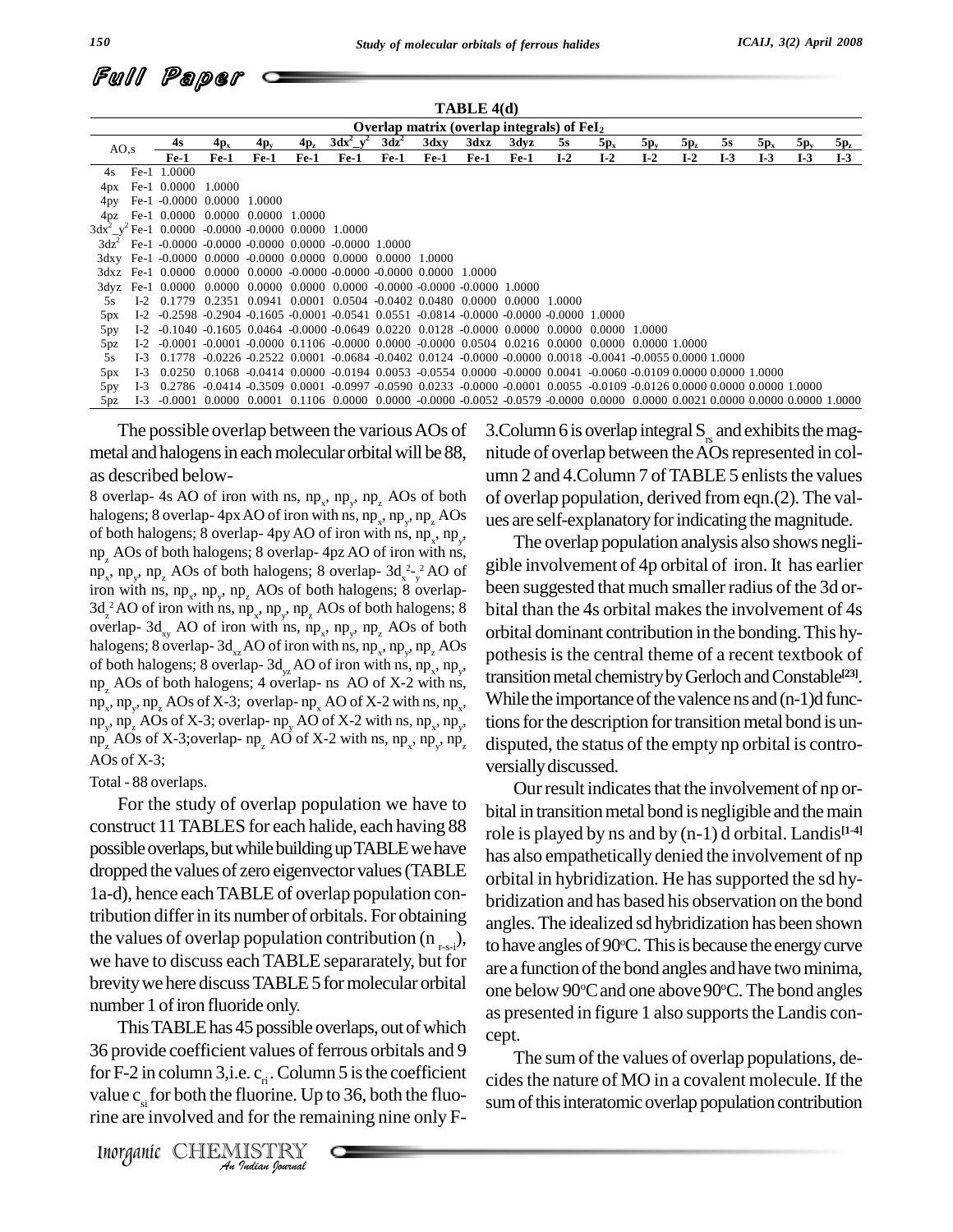Full Paper

| <b>TABLE 5</b>                                                                   |                                                                     |          |                                             |          |                  |                           |  |  |
|----------------------------------------------------------------------------------|---------------------------------------------------------------------|----------|---------------------------------------------|----------|------------------|---------------------------|--|--|
| Overlap population contributions of 1st molecular orbital of<br>$\mathbf{FeF}_2$ |                                                                     |          |                                             |          |                  |                           |  |  |
| $n_i$                                                                            | Aos                                                                 | $C_{ri}$ | Aos                                         | $C_{si}$ | $S_{rs}$         | $n_{r-s, i} = n_i$        |  |  |
|                                                                                  |                                                                     |          |                                             |          |                  | $(2C_{ri}.C_{si}.S_{rs})$ |  |  |
| $\overline{\mathbf{c}}$                                                          | $4s(Fe-1)$                                                          |          | 0.0260 2s(F-2) 0.7009 0.1938                |          |                  | 0.0141                    |  |  |
| $\overline{\mathbf{c}}$                                                          | $4s(Fe-1)$                                                          |          | $0.0260 2p_x(F-2) 0.0034 -0.1355$           |          |                  | 0.0000                    |  |  |
| $\overline{c}$                                                                   | $4s(Fe-1)$                                                          |          | 0.0260 2 $p_y$ (F-2) 0.0006 -0.0556         |          |                  | 0.0000                    |  |  |
| $\overline{c}$                                                                   | $4s(Fe-1)$                                                          |          | 0.0260 2s(F-3) 0.6992 0.1935                |          |                  | 0.0141                    |  |  |
| $\overline{c}$                                                                   | $4s(Fe-1)$                                                          |          | $0.02602p_x(F-3.)0.00040.0144$              |          |                  | 0.0000                    |  |  |
| $\overline{c}$                                                                   | $4s(Fe-1)$                                                          |          | 0.0260 2p <sub>y</sub> (F-3) -0.0034 0.1456 |          |                  | $-0.0001$                 |  |  |
| $\overline{c}$                                                                   | $4p_x(Fe-1)$                                                        |          | $-0.0017$ 2s(F-2) 0.7009 0.2756             |          |                  | $-0.0013$                 |  |  |
| $\overline{c}$                                                                   | $4p_x(Fe-1)$                                                        |          | $-0.00172p_x(F-2)$ 0.0034 $-0.1722$         |          |                  | 0.0000                    |  |  |
| $\overline{\mathbf{c}}$                                                          | $4p_x(Fe-1)$                                                        |          | $-0.00172p_y(F-2)$ 0.0006 -0.1038           |          |                  | 0.0000                    |  |  |
| $\overline{\mathbf{c}}$                                                          | $4p_x(Fe-1)$                                                        |          | $-0.0017$ 2s(F-3) 0.6992 -0.0294            |          |                  | 0.0001                    |  |  |
| $\overline{c}$                                                                   | $4p_x(Fe-1)$                                                        |          | $-0.00172p_x(F-3.)0.00040.0777$             |          |                  | 0.0000                    |  |  |
| $\overline{\mathbf{c}}$                                                          | $4p_x(Fe-1)$                                                        |          | $-0.00172p_v(F-3) - 0.0034 - 0.0290$        |          |                  | 0.0000                    |  |  |
| $\overline{c}$                                                                   | $4p_v(Fe-1)$                                                        |          | $-0.0012$ 2s(F-2) 0.7009 0.1131             |          |                  | $-0.0004$                 |  |  |
| $\overline{c}$                                                                   | $4p_v(Fe-1)$                                                        |          | $-0.00122p_x(F-2)$ 0.0034 -0.1038           |          |                  | 0.0000                    |  |  |
| $\overline{c}$                                                                   | $4p_v(Fe-1)$                                                        |          | $-0.00122p_v(F-2)$ 0.0006 0.0381            |          |                  | 0.0000                    |  |  |
| $\overline{\mathbf{c}}$                                                          | $4p_v(Fe-1)$                                                        |          | $-0.0012$ 2s(F-3) 0.6992 -0.2960            |          |                  | 0.0010                    |  |  |
| $\overline{\mathbf{c}}$                                                          | $4p_v(Fe-1)$                                                        |          | $-0.00122p_x(F-3.)0.0004 -0.0290$           |          |                  | 0.0000                    |  |  |
| $\overline{\mathbf{c}}$                                                          | $4p_v(Fe-1)$                                                        |          | $-0.00122p_y(F-3) - 0.0034 - 0.2118$        |          |                  | 0.0000                    |  |  |
| $\overline{c}$                                                                   | $3dx^2 - y^2$ (Fe-1)                                                |          | $-0.0042$ 2s(F-2) 0.7009 0.0726             |          |                  | $-0.0009$                 |  |  |
| $\overline{\mathbf{c}}$                                                          | $3dx^2 - y^2$ (Fe-1)                                                |          | $-0.00422p_x(F-2)$ 0.0034 -0.0486           |          |                  | 0.0000                    |  |  |
| $\overline{\mathbf{c}}$                                                          | $3dx^2-y^2$ (Fe-1)                                                  |          | $-0.00422p_v(F-2)$ 0.0006 $-0.0621$         |          |                  | 0.0000                    |  |  |
| $\overline{c}$                                                                   | $3dx^2-y^2$ (Fe-1) -0.0042 2s(F-3) 0.6992 -0.0999                   |          |                                             |          |                  | 0.0012                    |  |  |
| $\overline{c}$                                                                   | $3dx^{2}-y^{2}$ (Fe-1) -0.00422p <sub>x</sub> (F-3.) 0.0004 -0.0201 |          |                                             |          |                  | 0.0000                    |  |  |
| $\overline{\mathbf{c}}$                                                          | $3dx^2-y^2$ (Fe-1)                                                  |          | $-0.00422p_v(F-3) - 0.0034 - 0.0927$        |          |                  | 0.0000                    |  |  |
| $\overline{c}$                                                                   | $3dz^2$ (Fe-1)                                                      |          | $-0.0181$ 2s(F-2) 0.7009 $-0.0589$          |          |                  | 0.0030                    |  |  |
| $\overline{\mathbf{c}}$                                                          | $3dz^2$ (Fe-1)                                                      |          | $-0.01812p_x(F-2)$ 0.0034 0.0514            |          |                  | 0.0000                    |  |  |
| $\overline{\mathbf{c}}$                                                          | $3dz^2$ (Fe-1)                                                      |          | $-0.01812p_y(F-2)$ 0.0006 0.0211            |          |                  | 0.0000                    |  |  |
| $\overline{\mathbf{c}}$                                                          | $3dz^2$ (Fe-1)                                                      |          | $-0.0181$ 2s(F-3) 0.6992 -0.0588            |          |                  | 0.0030                    |  |  |
| $\overline{c}$                                                                   | $3dz^2$ (Fe-1)                                                      |          | $-0.01812p_x(F-3.)0.0004 -0.0055$           |          |                  | 0.0000                    |  |  |
| $\overline{c}$                                                                   | $3dz^2$ (Fe-1)                                                      |          | $-0.01812p_y(F-3) - 0.0034 - 0.0552$        |          |                  | 0.0000                    |  |  |
| $\overline{c}$                                                                   | $3$ dxy(Fe-1)                                                       |          | 0.0142 2s(F-2) 0.7009 0.0717                |          |                  | 0.0029                    |  |  |
| $\overline{c}$                                                                   | $3$ dxy(Fe-1)                                                       |          | $0.0142 2p_x(F-2) 0.0034 -0.0775$           |          |                  | 0.0000                    |  |  |
| $\overline{c}$                                                                   | $3$ dxy(Fe-1)                                                       |          | $0.0142 2p_y(F-2) 0.0006 0.0109$            |          |                  | 0.0000                    |  |  |
| $\overline{c}$                                                                   | $3$ dxy(Fe-1)                                                       |          | 0.0142 2s(F-3) 0.6992 0.0200                |          |                  | 0.0008                    |  |  |
| $\overline{c}$                                                                   | $3$ dxy(Fe-1)                                                       |          | $0.01422p_x(F-3.)0.0004 -0.0522$            |          |                  | 0.0000                    |  |  |
| $\overline{\mathbf{c}}$                                                          | $3$ dxy $(Fe-1)$                                                    |          | 0.0142 $2p_y(F-3) - 0.0034 0.0242$          |          |                  | 0.0000                    |  |  |
| $\overline{c}$                                                                   | $2s(F-2)$                                                           |          | 0.7009 2s(F-3) 0.6992 0.0005                |          |                  | 0.0010                    |  |  |
| $\overline{c}$                                                                   | $2s(F-2)$                                                           |          | $0.70092p_x(F-3.)0.00040.0005$              |          |                  | 0.0000                    |  |  |
| $\overline{\mathbf{c}}$                                                          | $2s(F-2)$                                                           |          | 0.7009 $2p_y(F-3)$ 0.0034 0.0006            |          |                  | 0.0000                    |  |  |
| $\overline{c}$                                                                   | $2p_x(F-2)$                                                         |          | $0.0034$ 2s(F-3) $0.6992$ -0.0005           |          |                  | 0.0000                    |  |  |
| $\overline{\mathbf{c}}$                                                          | $2p_x(F-2)$                                                         |          | $0.00342p_x(F-3.)0.0004 -0.0004$            |          |                  | 0.0000                    |  |  |
| $\overline{c}$                                                                   | $2p_x(F-2)$                                                         |          | 0.0034 $2p_y(F-3) - 0.0034 - 0.0006$        |          |                  | 0.0000                    |  |  |
| $\overline{c}$                                                                   | $2p_v(F-2)$                                                         |          | $0.0006$ 2s(F-3) $0.6992$ -0.0006           |          |                  | 0.0000                    |  |  |
| $\overline{c}$                                                                   | $2p_y(F-2)$                                                         |          | $0.00062p_x(F-3.)0.0004 - 0.0006$           |          |                  | 0.0000                    |  |  |
| $\overline{c}$                                                                   | $2p_y(F-2)$                                                         |          | 0.0006 $2p_y(F-3) - 0.0034 - 0.0007$        |          |                  | 0.0000                    |  |  |
|                                                                                  |                                                                     |          |                                             |          |                  |                           |  |  |
|                                                                                  |                                                                     |          |                                             |          | $\sum_{r-s,i} =$ | 0.0384                    |  |  |

is substantially positive, the MO is bonding; if substantially negative, the MO is antibonding and if zero or near zero, the MO is non-bonding. TABLE 5 indicates that the sumof overlap population contribution in first MO of Fe $F_2$  is 0.0384. Similarly, the sum of overlap  $\qquad \qquad \underline{\qquad 11}$ population contribution has been worked out for  $\mathrm{FeCl}_{2}$ , FeBr<sub>2</sub> and FeI<sub>2</sub> and the values are found to be 0.1295, MOs<br>0.1364, and 0.1853 respectively, which are positive indicating or supporting the bonding nature of MO.

|                          |           | <b>TABLE 6</b>                              |                      |
|--------------------------|-----------|---------------------------------------------|----------------------|
|                          |           | Nature of occupied Mos                      |                      |
| МO                       |           | Sum of overlap-population                   | <b>Nature of Mos</b> |
|                          |           | contribution( $\Sigma$ n <sub>r-s-i</sub> ) |                      |
|                          |           | <b>Ferrous fluoride</b>                     |                      |
| 1                        | 0.0384    | (Positive)                                  | Bonding              |
| $\overline{c}$           | 0.0082    | (Positive)                                  | Bonding              |
| 3                        | 0.1074    | (Positive)                                  | Bonding              |
| 4                        | 0.0911    | (Positive)                                  | Bonding              |
| 5                        | $-0.0075$ | (Negative)                                  | Anti-bonding         |
| 6                        | 0.0274    | (Positive)                                  | Bonding              |
| $\overline{7}$           | 0.0196    | (Positive)                                  | Bonding              |
| 8                        | 0.0087    | ≉zero                                       | Nonbonding           |
| 9                        | $-0.0158$ | $\approx$ zero                              | Nonbonding           |
| 10                       | $-0.0181$ | (Negative)                                  | Anti-bonding         |
| 11                       | $-0.0458$ | (Negative)                                  | Anti-bonding         |
|                          |           | <b>Ferrous chloride</b>                     |                      |
| 1                        | 0.1295    | (Positive)                                  | Bonding              |
| $\overline{c}$           | 0.0402    | (Positive)                                  | Bonding              |
| 3                        | 0.4144    | (Positive)                                  | Bonding              |
| 4                        | 0.2006    | (Positive)                                  | Bonding              |
| 5                        | 0.2168    | (Positive)                                  | Bonding              |
| 6                        | 0.1421    | (Positive)                                  | Bonding              |
| 7                        | 0.1315    | (Positive)                                  | Bonding              |
| 8                        | 0.0474    | (Positive)                                  | Bonding              |
| 9                        | 0.0225    | $\approx$ zero                              | Nonbonding           |
| 10                       | $-0.0357$ | $\approx$ zero                              | Nonbonding           |
| 11                       | $-0.2018$ | (Negative)                                  | Anti-bonding         |
|                          |           | <b>Ferrous bromide</b>                      |                      |
| 1                        | 0.1364    | (Positive)                                  | Bonding              |
| $\overline{c}$           | 0.0772    | (Positive)                                  | Bonding              |
| 3                        | 0.3719    | (Positive)                                  | Bonding              |
| $\overline{\mathcal{L}}$ | 0.2314    | (Positive)                                  | Bonding              |
| 5                        | 1.7599    | (Positive)                                  | Bonding              |
| 6                        | 0.1467    | (Positive)                                  | Bonding              |
| 7                        | 0.1188    | (Positive)                                  | Bonding              |
| 8                        | 0.0561    | (Positive)                                  | Bonding              |
| 9                        | 0.0007    |                                             | nonbonding           |
|                          |           | $\approx$ zero                              |                      |
| 10                       | $-0.0729$ | 2 <sub>zero</sub>                           | nonbonding           |
| 11                       | $-0.1812$ | (Negative)                                  | Anti-bonding         |
|                          |           | <b>Ferrous iodide</b>                       | Bonding              |
| 1                        | 0.1853    | (Positive)                                  | Bonding              |
| $\overline{c}$           | 0.1029    | (Positive)                                  | Bonding              |
| 3                        | 0.3285    | (Positive)                                  | Bonding              |
| 4                        | 0.2256    | (Positive)                                  | Bonding              |
| 5                        | 0.0056    | (Positive)                                  | Bonding              |
| 6                        | 0.0630    | (Positive)                                  | Bonding              |
| $\overline{7}$           | 0.0749    | (Positive)                                  | Bonding              |
| 8                        | 0.0513    | (Positive)                                  | Bonding              |
| 9                        | 0.0192    | $\approx$ zero                              | Nonbonding           |
| 10                       | 0.0150    | $\approx$ zero                              | Nonbonding           |
| 11                       | $-0.1495$ | (Negative)                                  | Anti-bonding         |

(Negative) Anti-bonding<br>
of overlap population for the 11<br> *i* has been worked out, and the<br> **IABLE 6 that gives information**<br> **INOTER INSTRY** Similarly, the sum of overlap population for the 11 MOs in all the halides has been worked out, and the results are tabulated in TABLE 6 that gives information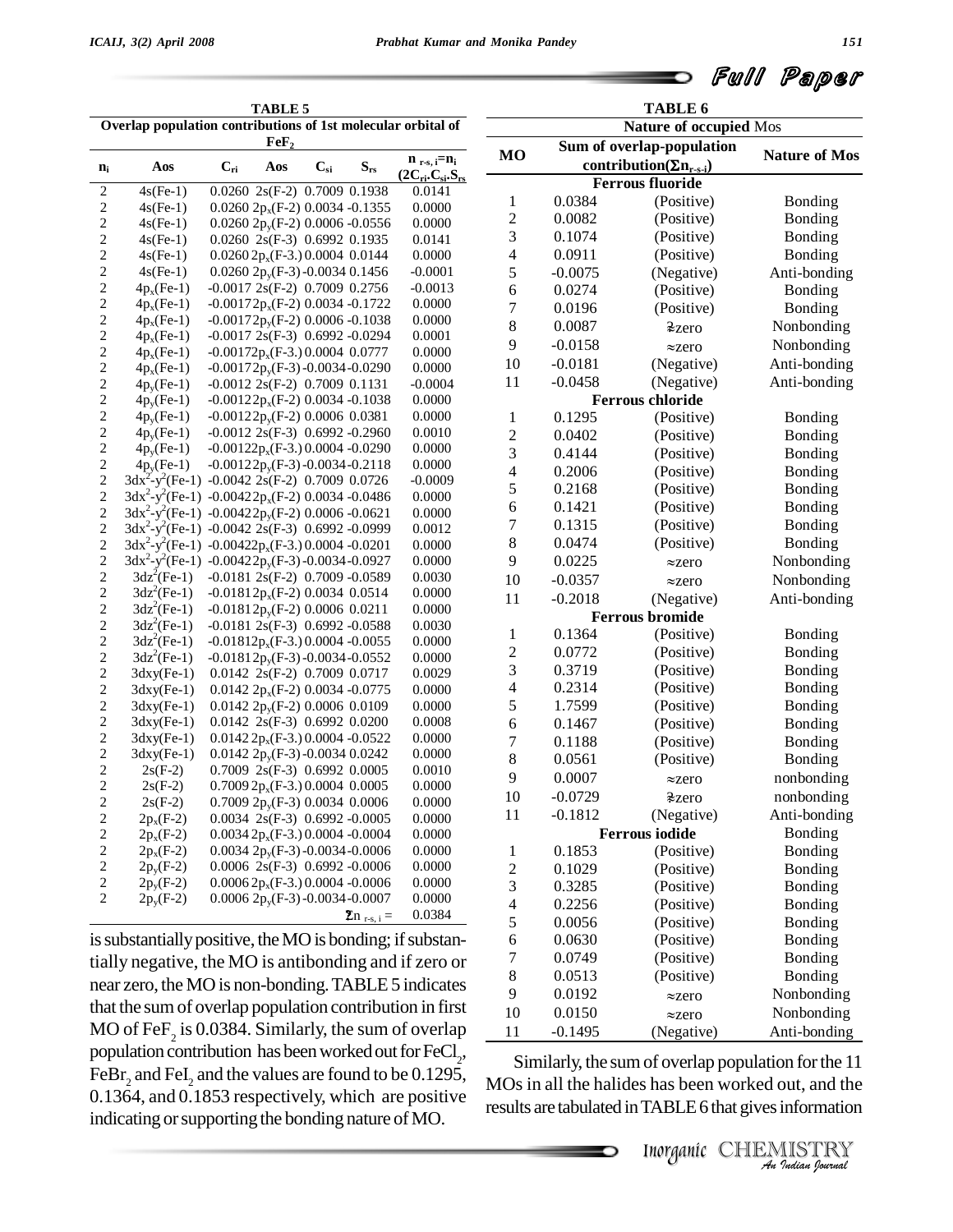# Full Paper

|               |                                                                                | TABLE 7      |                   |                                                                                                 |                   |  |
|---------------|--------------------------------------------------------------------------------|--------------|-------------------|-------------------------------------------------------------------------------------------------|-------------------|--|
|               | Splittig of d orbitals in iron(II) halides                                     |              |                   |                                                                                                 |                   |  |
| <b>Energy</b> | $Fe++$                                                                         | $\bf{FeF_2}$ | FeCl <sub>2</sub> | FeBr,                                                                                           | FeI,              |  |
| $-0.4630$     | $3d_{x-y}^2$ , $3d_{z}^2$ ,<br>$3d_z^2$ , $3d_{xy}$ ,<br>$3d_{xz}$ , $3d_{yz}$ |              |                   | $3d_z^2$ , $3d_{xy}^2$ , $3d_z^2$ , $3d_{xy}^2$ , $3d_z^2$ , $3d_{xy}^2$ , $3d_z^2$ , $3d_{xy}$ |                   |  |
| $-0.4569$     |                                                                                | $3d_{x-y}^2$ |                   |                                                                                                 |                   |  |
| $-0.4381$     |                                                                                |              |                   |                                                                                                 | $3d_{x}^{2}v^{2}$ |  |
| $-0.4380$     |                                                                                |              | $3d_{x-y}^2$      |                                                                                                 |                   |  |
| $-0.4376$     |                                                                                |              |                   |                                                                                                 |                   |  |

**TABLE 8: Eigen value of molecular orbitals of ferrous halides**

| M.O. | FeF,      | FeCl <sub>2</sub> | FeBr <sub>2</sub> | FeI <sub>2</sub> |
|------|-----------|-------------------|-------------------|------------------|
| 1    | -1.4718   | $-0.9746$         | $-0.8188$         | $-0.6727$        |
| 2    | $-1.4702$ | $-0.9669$         | $-0.8136$         | $-0.6658$        |
| 3    | $-0.6737$ | $-0.5628$         | $-0.5235$         | $-0.5088$        |
| 4    | $-0.6717$ | $-0.5443$         | $-0.5114$         | $-0.4999$        |
| 5    | $-0.6675$ | $-0.5363$         | $-0.5031$         | $-0.4884$        |
| 6    | $-0.6674$ | $-0.5356$         | $-0.5007$         | $-0.4875$        |
| 7    | $-0.6662$ | $-0.5324$         | $-0.4933$         | $-0.4802$        |
| 8    | $-0.6653$ | $-0.5202$         | $-0.4818$         | $-0.4672$        |
| 9    | $-0.4609$ | $-0.4581$         | $-0.4562$         | $-0.4557$        |
| 10   | $-0.4600$ | $-0.4540$         | $-0.4517$         | $-0.4501$        |
| 11   | $-0.4569$ | $-0.4380$         | $-0.4376$         | $-0.4381$        |
| 12   | $-0.4456$ | $-0.4347$         | $-0.4331$         | $-0.4344$        |
| 13   | $-0.4330$ | $-0.4140$         | $-0.4121$         | $-0.4132$        |
| 14   | $-0.2554$ | $-0.2169$         | $-0.2298$         | $-0.2339$        |
| 15   | $-0.1867$ | $-0.1634$         | $-0.1766$         | $-0.1819$        |
| 16   | $-0.0223$ | 0.2855            | 0.1248            | 0.0563           |
| 17   | $-0.1012$ | 0.3344            | 0.1276            | 0.0576           |

about the nature of occupied MO of all halides. The TABLE clearly indicates that the non-bonding electrons are present in  $9<sup>th</sup>$  and  $10<sup>th</sup>$  molecular orbitals of all the 4. The four halides of iron.

The eigenvector analysis as presented inTABLE 1a-1d indicates that these orbitals are  $3d_{z}^{2}$  and  $3d_{xy}$ . The energies of these orbitals in iron ions and in the halides are demonstrated in TABLE 7.

next higher orbitals that is  $11<sup>th</sup>$  orbital is as below: *Indian Indian IS 11 Orbital IS as oclowing*<br> *Indian IS as oclowing*<br> *Inorganic CHEMISTRY <i>Au matal barrange and matal invarious* of the Dr.  $\geq$ FeCl<sub>2</sub>>FeL<sub>2</sub>>FeF<sub>2</sub>. The eigenvalues of the *Inorganic CHEMISTR* From the TABLE 7 it is clear that all the d orbitals in iron ion are degenerate and their energy is  $-0.4630$ eV. The energy of  $3d<sub>z</sub><sup>2</sup>$  and  $3d<sub>xy</sub>$  in all the halides is also [1] C. the same. The energy of  $11<sup>th</sup>$  orbital in the case of FeF<sub>2</sub> is -0.4569eV, in case of FeCl<sub>2</sub> is -0.4380 eV, in FeBr<sub>2</sub> <sup>[2]</sup> is -0.4376eV, and in case of FeI<sub>2</sub> is -0.4381eV. The  $\frac{3}{131}$ energy difference between non-bonding orbitals and the  $\text{FeF}_2 = 0.0061 \text{eV}, \text{FeCl}_2 = 0.0259 \text{eV}, \text{FeBr}_2 = 0.0263 \text{eV}, \text{FeI}_2$ **= 0.0258eV**

The order of d orbital splitting in various halides is:  $FeBr_2 > FeCl_2 > FeI_2 > FeF_2$  The eigenvalues of the mo-

lecular orbitals of the halides are included in TABLE 8.

 $, 3d_{xy}$  all the four halides. The position of non-bonding molecular orbitals, which are not exactly but approximately degenerate for

 $_{2}$  lecular orbital is formed by only two atomic orbitals. All From the above discussion it is clear that no mo-MOs have contribution of many basic functions or atomic orbitals; as a result, everyMOhas a definite shape having contributions from many basic functions.

### **CONCLUSIONS**

- 1. Eigenvector analysis shows that  $3d_{xz}$  and  $3dyz$  orbitals of iron play a major role in bonding between iron and halogen,  $3d<sub>z</sub><sup>2</sup>$  orbital is next and 4p orbit-<br>als have a negligible role. This supports the Landis observation and concept of sd hybridization. The bond angles are also in the range prescribed forsd hybridization.
- 2. The overlap population analysis shows that nonbonding orbitals are  $9<sup>th</sup>$  and  $10<sup>th</sup>$  in all the four halides. The eigen values of these orbitals and that of free ions are approximately the same and are in the close range of 0.4360eV.
- 3. No molecular orbital isformed by two atomic or bitals only.All MOs have contribution frommany atomic orbitals; the difference is only in extent of involvement.
- 4. The splitting of d orbitals as evaluated by the difference in energy of the non-bonding orbitals and the orbitals next higher to them indicates the following order:

 $\text{FeBr}_2 > \text{FeCl}_2 > \text{FeI}_2 > \text{FeF}_2$ 

## **REFERENCES**

- [1] C.R.Landis, T.Cleveland, T.K.Firman; J.Am.Chem. Soc., **117**, 1859 **(1995)**. **[2]**
- 2 C.R.Landis, T.K.Firman, D.M.Root, T.Cleveland; J. Am.Chem.Soc., **120**, 1842 **(1998)**. **[3]**
	- C.R.Landis, T.Cleveland, T.K.Firman; J.Am. Chem.Soc., **120**, 2641 **(1998)**. **[4]**
	- T.K.Firman,, C.R.Landis; J.Am.Chem.Soc., **120**, 12650 **(1998)**. **[5]**
	- L.G.Vanquickenborne, K.Pierloot, D.Devoghel; J.Chem.Educ., **71**, 469 **(1994)**. **[6]**
	- M.P.Melrose, E.R.Sceri; J.Chem.Educ., **73**, 498